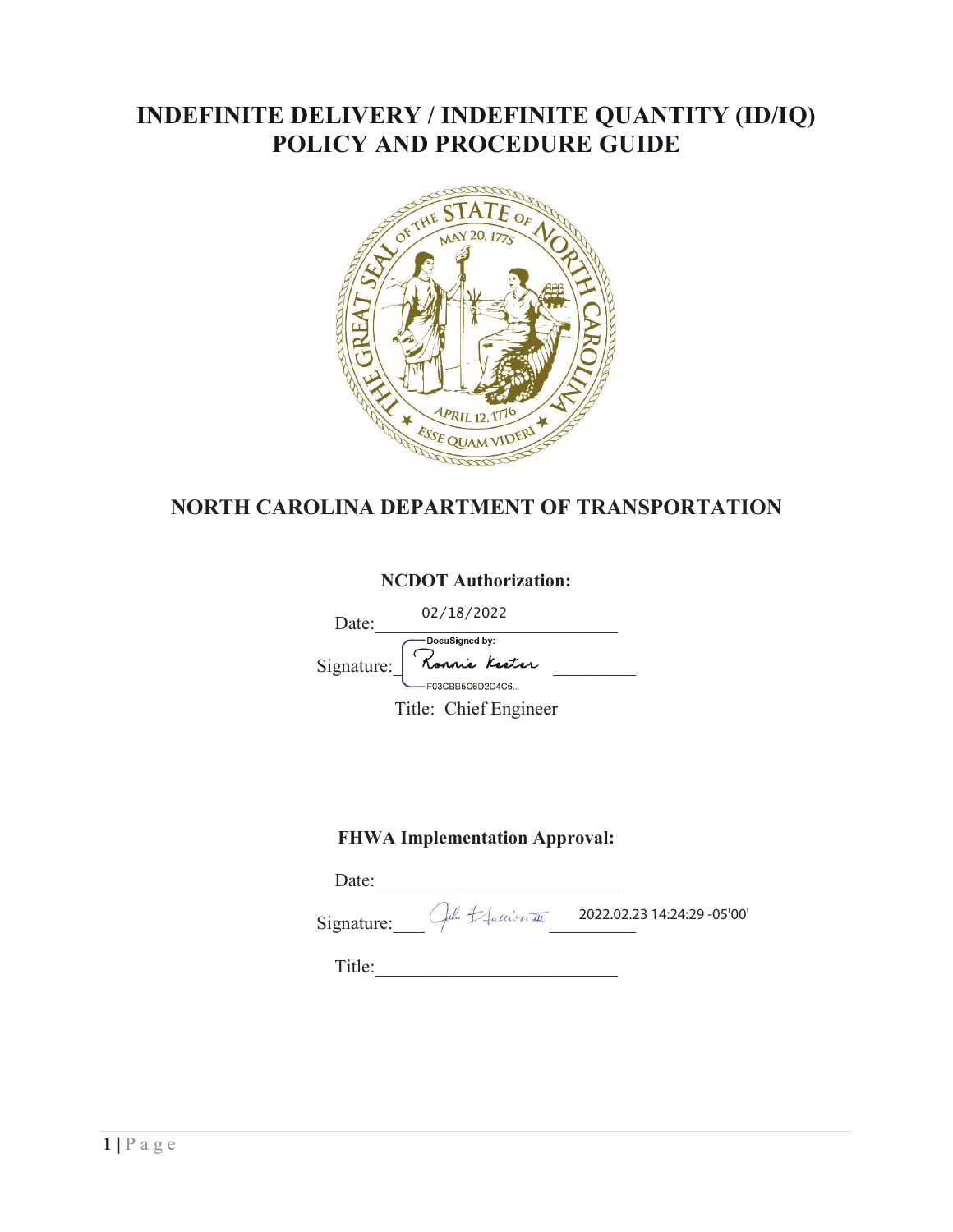## **OVERVIEW OF THE NORTH CAROLINA DEPARTMENT OF TRANSPORTATION (NCDOT)**

NCDOT maintains the second largest state highway system in the United States with over 80,000 road miles and 13,500 bridges. NCDOT also maintains 3,300 miles of mainline railroad track and two trains in addition to 20 ferries on seven routes. The Division of Aviation under NCDOT assists the state with its 72 public airports and 300 private airports, heliports, and landing areas. The Global TransPark under NCDOT offers unparalleled access to air, rail, highways, and the state's two international ports plus inland terminals.

NCDOT and the FHWA Division Office have a very good working relationship and are currently in the process of finalizing an updated Stewardship and Oversight Agreement which includes a matrix of agency responsibility down to the unit within NCDOT and the corresponding requirements.

The Indefinite Delivery/Indefinite Quantity (ID/IQ) method of contracting allows an indefinite quantity of supplies or services for a fixed time. The Federal Government allows this method when the precise quantities of supplies or services cannot be determined for a specified contract period. For construction ID/IQ contracts, contractors bid unit prices for estimated quantities of standard work items and work orders are used to define the location and quantities for specific work.

Following the Interim Final Rule to allow for ID/IQ in construction as a type of contract and Subpart F – Indefinite Delivery/Indefinite Quantity Contracting 23 CFR §635.601 to §635.606, NCDOT is submitting the following procurement procedures for approval by FHWA. Following approval, NCDOT is aware that any subsequent changes in the procedures and requirements will also be subject to approval by the FHWA Division Administrator before they are implemented.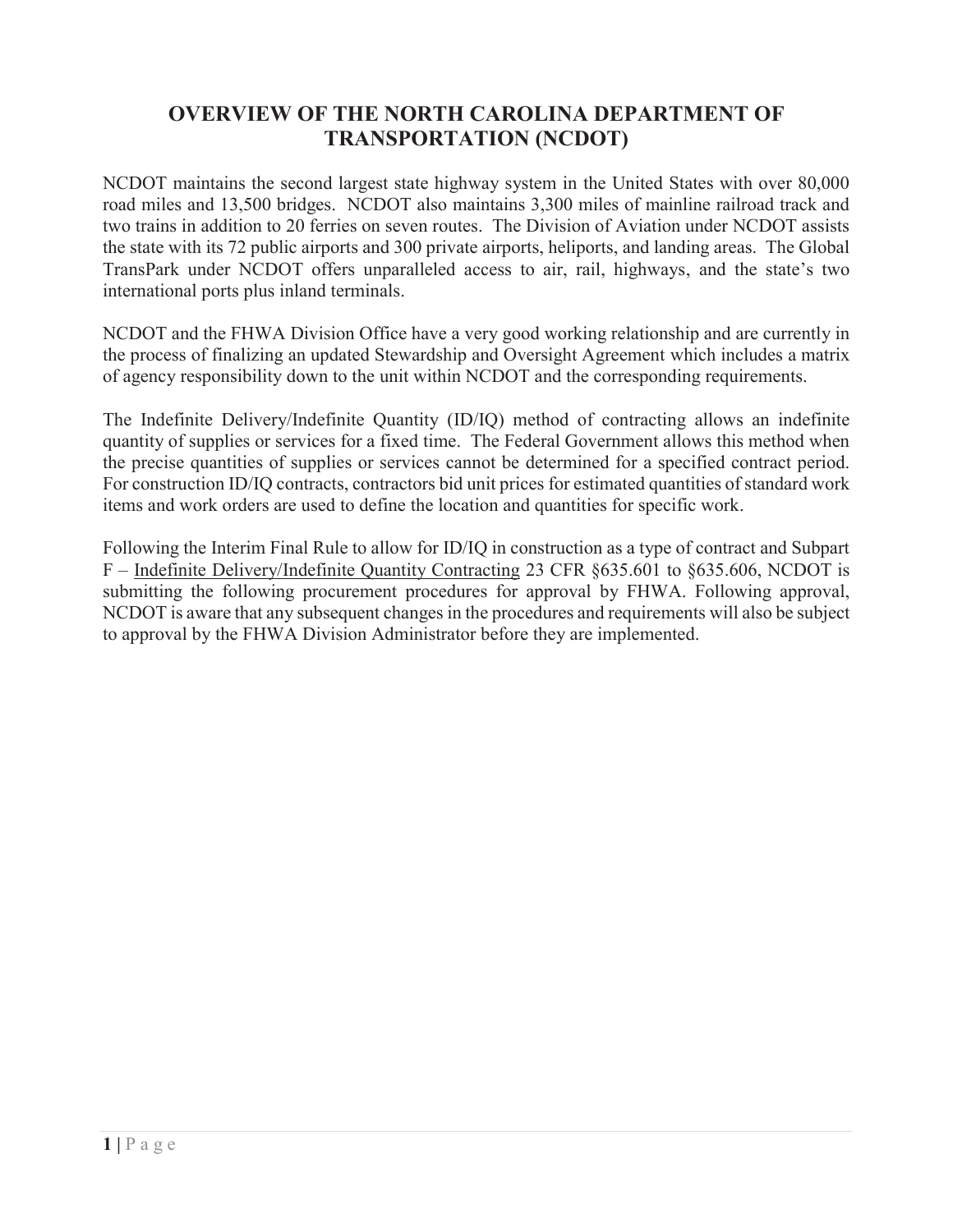# Table of Contents

| REVIEW AND APPROVAL OF WORK ITEM DESCRIPTIONS AND SPECIFICATIONS 4 |  |
|--------------------------------------------------------------------|--|
|                                                                    |  |
| CONCURRENCE WITH AWARDS TO SINGLE OR MULTIPLE CONTRACTORS  5       |  |
| APPROVAL OF AND AMENDMENTS TO FORMAL PROJECT AGREEMENTS AND        |  |
|                                                                    |  |
| APPROVAL OF AND AMENDMENTS TO AGREEMENT ESTIMATES (635.115)  7     |  |
|                                                                    |  |
| APPROVAL OF CONTRACT CHANGES AND EXTRA WORK (635.120)  8           |  |
|                                                                    |  |
|                                                                    |  |
|                                                                    |  |
| OTHER PROCEDURES TO ENSURE COMPLIANCE WITH OTHER FEDERAL           |  |
|                                                                    |  |
|                                                                    |  |
|                                                                    |  |
|                                                                    |  |
|                                                                    |  |
|                                                                    |  |
|                                                                    |  |
|                                                                    |  |
|                                                                    |  |
|                                                                    |  |
| SMALL BUSINESS ENTERPRISES (MULTI-YEAR MAINTENANCE CONTRACTS):  15 |  |
|                                                                    |  |
|                                                                    |  |
|                                                                    |  |
|                                                                    |  |
|                                                                    |  |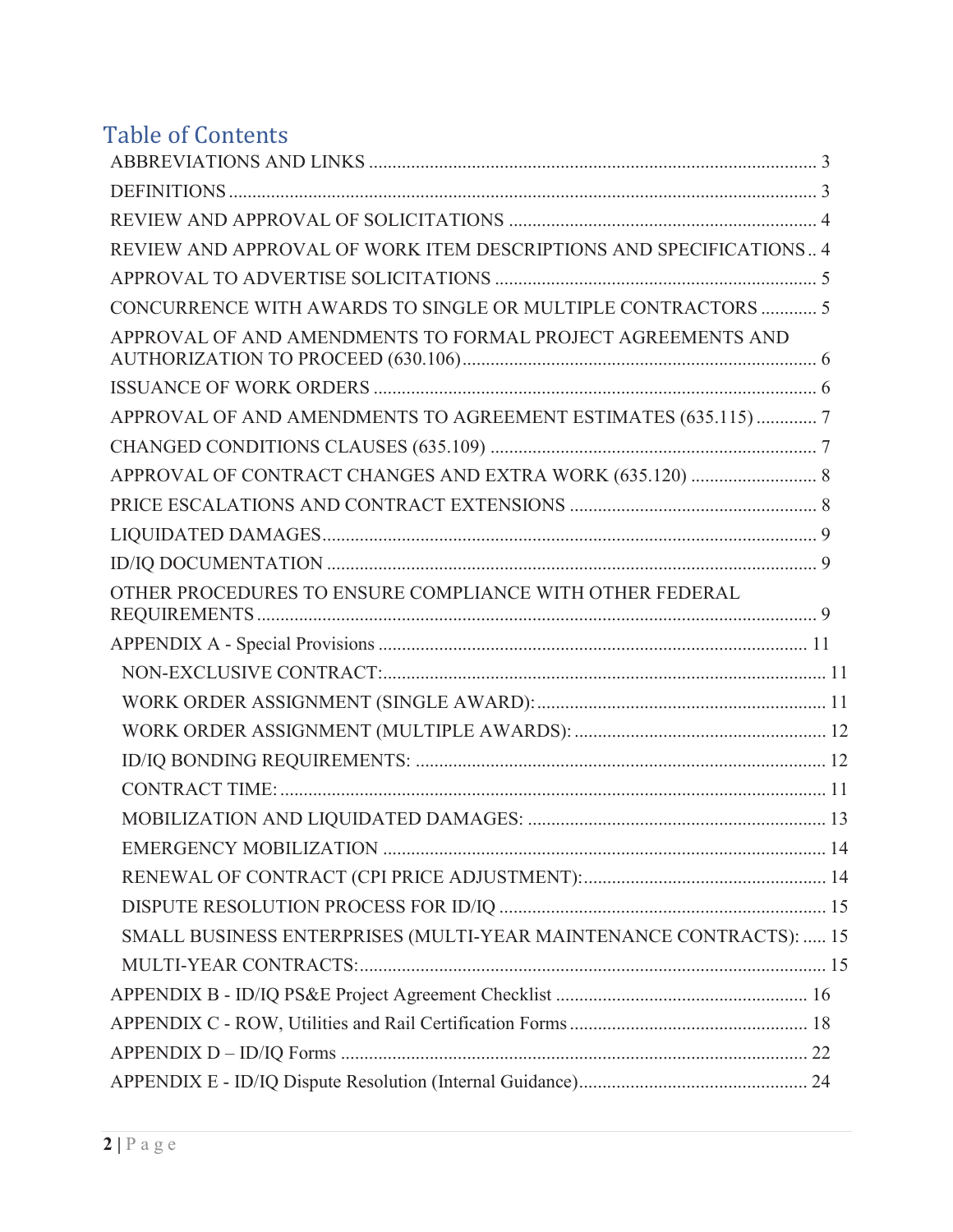# ABBREVIATIONS AND LINKS

APLUS: Automated Proposal Line Up Sheet. This software is used by NCDOT to assemble project agreement proposals and special provisions.

CFR: Code of Federal Regulations

Construction Manual: NCDOT Construction Manual

FHWA: Federal Highway Administration

FMIS: Fiscal Management Information Systems. FHWA's system/database for managing Federal Aid funding and expenditures.

ID/IQ: Indefinite Delivery / Indefinite Quantity.

NCDOT or Department: North Carolina Department of Transportation

PS&E: Plans, Specifications and Estimates

SP or SPD: Special Provision outside of the Standard Specifications

Standard Specifications: NCDOT Standard Specifications for Roads and Structures

## **DEFINITIONS**

Award: The issuance of a signed work order assignment by NCDOT shall constitute the notice of award of a project.

Construction Authorization: Otherwise known as "Funding Authorization", is the approval from FHWA to move forward with the phase of work requested. In this document, construction authorization is requested and needs approval prior to any construction costs being incurred that are reimbursable. Typically, construction authorization approval is needed prior to the advertisement of construction contracts.

Division: There are 14 NCDOT Highway Divisions across North Carolina that assist in the design, construction, and maintenance of the state's infrastructure.

Execution of Project: For projects that do not require bonds, the signing and return of the Work Order Assignment form will serve as the execution of the project and the contractor can begin per the requirements of the assignment. For projects that do require bonds, a formal letter will signal the execution of the project upon receipt of the properly executed contract bonds.

Project Agreement: A transportation improvement with a defined scope of work; a written agreement between NCDOT and the Federal Government defining the extent of construction work to be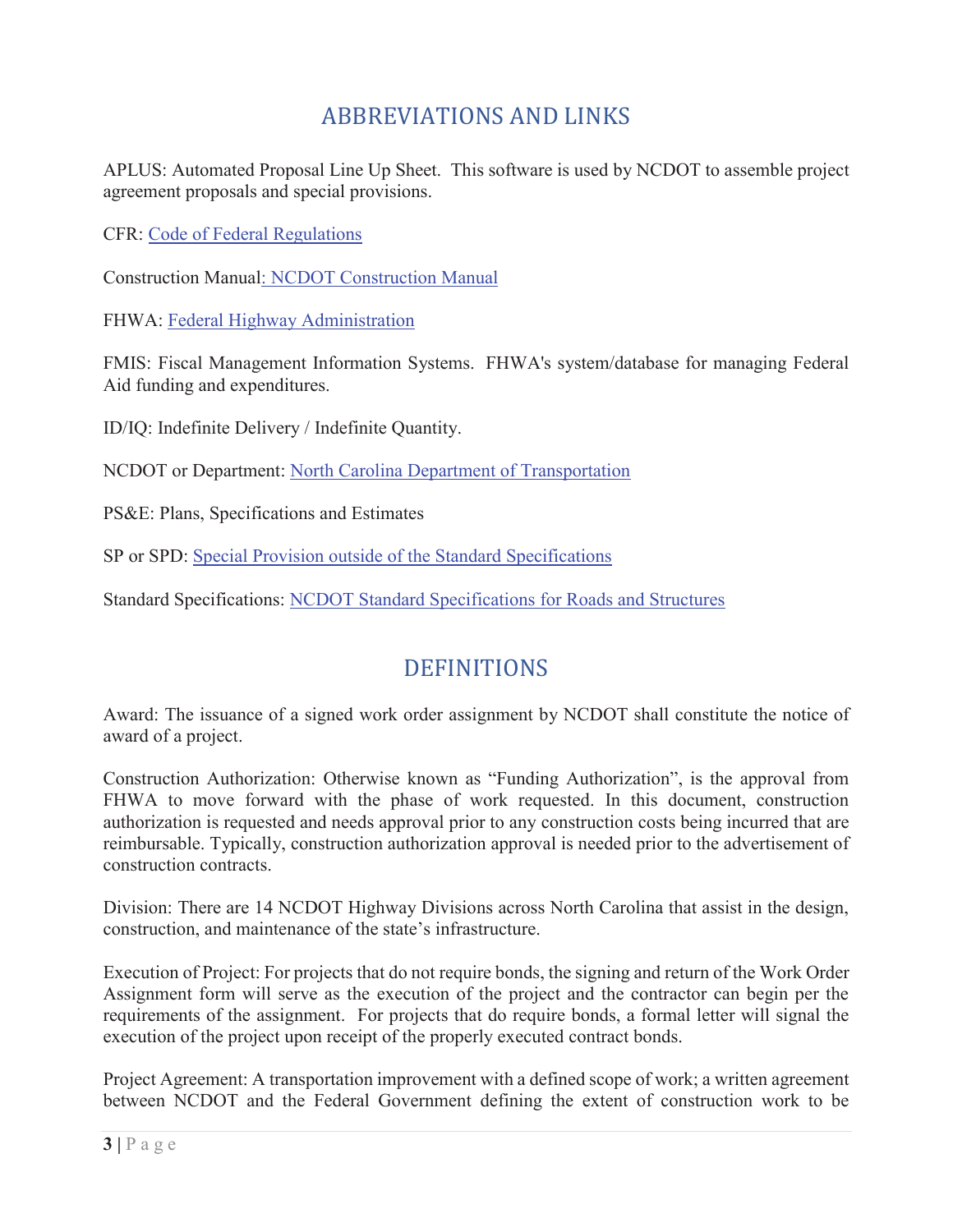undertaken in accordance with the submitted plans, specifications and estimates. Execution of the agreement prompts the authorization to proceed (construction funding).

Project: An undertaking assigned to a contractor through a Work Order Assignment. The construction under a Project Agreement may be accomplished by one or more work order assignments, from one or more ID/IQ contracts. Note that for ID/IQ contracts this definition supersedes the definition in the Standard Specifications.

Resident Engineer: Engineer in this context, is the individual responsible for overseeing the construction of a project.

SharePoint: Microsoft software used as a secure place to store, organize, share, and access information on NCDOT projects.

Work Order: NCDOT uses this phrase where others may call them "task orders". A work order is an assignment of a project, or a portion of a project, off of an ID/IQ contract to a prime contractor(s). This is otherwise known as a work order assignment.

## REVIEW AND APPROVAL OF SOLICITATIONS

Transportation improvements will be reviewed by the Division Engineer (or their representative) for this type of procurement process to see if it is the best fit for the purpose of the contract. Upon determination of utilizing the ID/IQ process, the solicitation shall comply with federal regulations to ensure the opportunity for free, open, and competitive bidding, including adequate publicity of the advertisements or calls for bids. For ID/IQ projects, the requirements of subpart F of 23 CFR Part 635-Indefinite Delivery/Indefinite Quantity (ID/IQ) Contracting, and the appropriate provisions pertaining to the ID/IQ method of contracting will apply.

Transportation improvements that are delivered with an ID/IQ contract will follow the Standard Specifications including the bidding requirements and conditions in Section 102 – Bidding Requirements and Conditions, of that document. Any exceptions that are unique to ID/IQ contracting will be outlined in this document.

All ID/IQ contracts will be awarded in accordance with the solicitation document and this policy and procedure guide. NCDOT intends to use this guide for both state funded and federally funded ID/IQ contracts for consistency across the state.

## REVIEW AND APPROVAL OF WORK ITEM DESCRIPTIONS AND **SPECIFICATIONS**

The Standard Specifications will be utilized as the basis for all ID/IQ contracts that are advertised. Additionally, established special provisions will be added to the proposal/contract document to supplement items that are not covered in the Standard Specifications for consistency across Department contracts.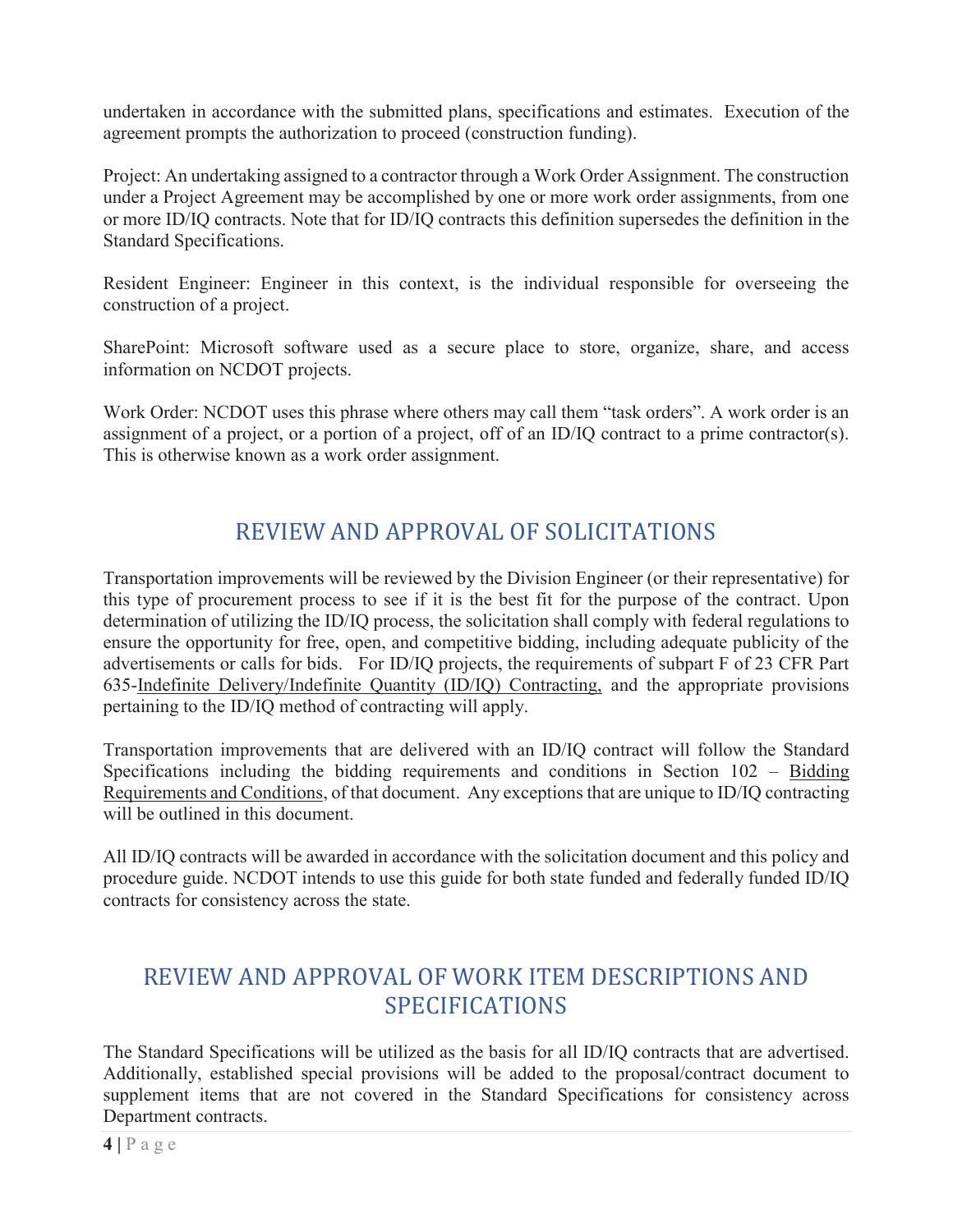NCDOT has established a Master Pay Item List that is kept up to date with any revisions or additions to the item number, unit of measure or description. The list also notes if the item number is referenced in the Standard Specifications or via a Special Provision. The ID/IQ contracts will utilize this established list for consistency across the Department.

## APPROVAL TO ADVERTISE SOLICITATIONS

NCDOT will follow the Federal authorization to proceed with advertisement as outlined in the FHWA Contract Administration Core Curriculum Manual, 23 CFR §635.309 - Authorization, and subpart F of 23 CFR Part 635 - Construction and Maintenance.

Solicitations for an ID/IQ contract with NCDOT will include:

- The specified period of the contract, including the number of optional contract extensions and the period for which NCDOT may extend the contract under each optional extension.
- The specified basis, such as a published index, and procedures to be used for adjusting prices for optional contract extensions when optional contract extensions are included. NCDOT will not negotiate contract price adjustments, and price adjustments will not be permitted on commodity adjusted pay items.
- The specified estimated minimum and maximum quantity of services that will be acquired under the contract.
- The appropriate statements of work, specifications, federal requirements, or other descriptions that reasonably and accurately describe the general scope, nature, complexity, and purpose of the services under the contract.
- Work Order Assignment Process
- NCDOT's Dispute Resolution procedures if multiple awards are to be made. (Appendix E).
- Advertisement requirements for ID/IQ contracts will be included in NCDOT's Division Let Guidance manual for consistency across all divisions.

# CONCURRENCE WITH AWARDS TO SINGLE OR MULTIPLE **CONTRACTORS**

NCDOT's ID/IQ procurement procedures will allow selection of one or multiple contractors based on competitive low bid under a single solicitation. The award(s) will be in accordance with the solicitation document to the lowest responsive and responsible bidder(s). Multiple awards, if desired, will be based on low bid of the entire solicitation's line items starting with the lowest bid and then the next lowest, etc.

When bids are received, each NCDOT Division Office has a Bid Review Committee which will review the bids, including comparison of the line items, to the Engineer's Estimate. The Bid Review Committee will recommend award to the lowest responsible bidder(s) or will decide if the improvement should be readvertised as ID/IQ or as a standalone contract.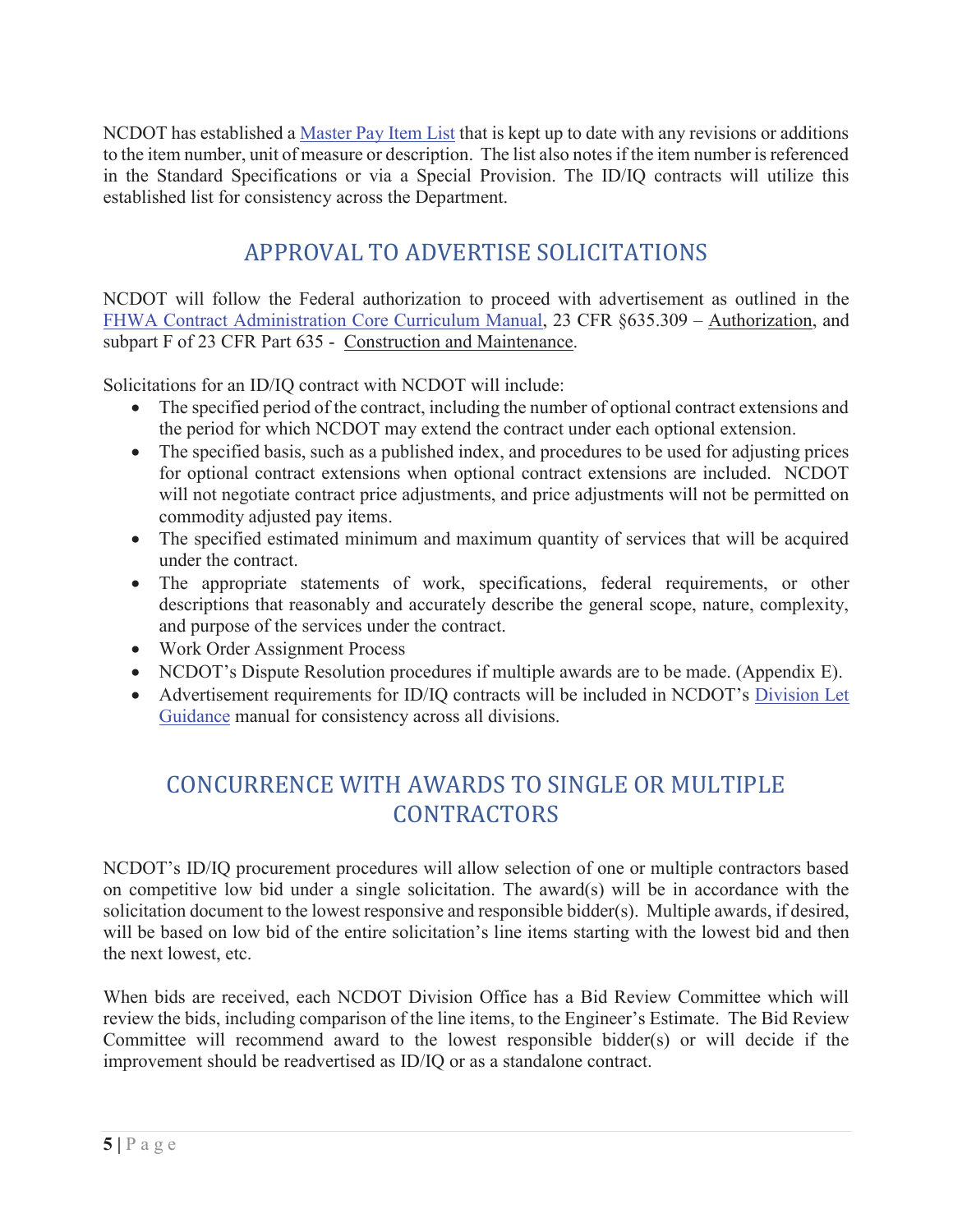On these types of contracts, there is a concern with unbalanced bids and unbalanced bid prices as outlined in Section 102 and 109-4(c) – Unbalanced Bids, of the Standard Specifications. Where obvious unbalanced bid items exist, the NCDOT's decision to award or reject a bid will be supported by written justification. A bid found to be mathematically unbalanced, but not found to be materially unbalanced, may be awarded. When a low bid is determined to be both mathematically and materially unbalanced, NCDOT will follow the current Stewardship and Oversight Agreement with NC FHWA.

# APPROVAL OF AND AMENDMENTS TO FORMAL PROJECT AGREEMENTS AND AUTHORIZATION TO PROCEED (630.106)

NCDOT will receive authorization to proceed (construction funding) from FHWA before assigning a work order under an ID/IQ contract. The NEPA process will be complete prior to requesting authorization to proceed. Permission and authorization of funding is completed through the FMIS process. NCDOT has created an ID/IQ PS&E Project Agreement Checklist (Appendix B) to document that all federal requirements are met prior to issuing a work order. The ID/IQ PS&E Project Agreement Checklist is to be signed by the NCDOT manager over the project(s) and will be retained in the contract file.

# ISSUANCE OF WORK ORDERS

Work orders will not be issued to contractors on a rotating basis or other non-competitive method.

NCDOT has developed a PS&E Project Agreement Checklist for ID/IQ work orders with an approval signature line for the NCDOT manager over the project(s). The checklist includes right-of-way (ROW) field certification, utility certification and railroad certification (Appendix B & C). These documents will be completed prior to construction fund authorization for the work order.

For contracts with multiple awards, work orders will be assigned based on the lowest work order cost for the line items and estimated quantities necessary to complete the work order. The lowest responsible contractor will have the right of first refusal for a work order. If that contractor does not accept the work order, NCDOT will proceed to the next contractor with the lowest work order cost and continue in order from lowest to highest work order cost.

After construction funds are authorized, a work order may be assigned to the low bidder through the Work Order Assignment form (Appendix D - ID/IQ SA1 or ID/IQ MA1) detailing the project location, scope of work, contract (project) time, liquidated damages (if applicable), bonding requirements (if applicable), estimated pay items and quantities necessary to complete the project. Note that the work order assignment can outline multiple locations and not be specific to one location (i.e., guardrail). The issuance of the signed work order shall constitute the notice of award. For projects that do not require bonds, the Work Order Assignment form will also serve as the execution of the project.

The contractor shall be required to formally respond in writing to the offer of their decision to accept or decline the work order via the Work Order Assignment issued by NCDOT. This form is to be saved with the contract for audit purposes. Note that the Work Order Assignment special provision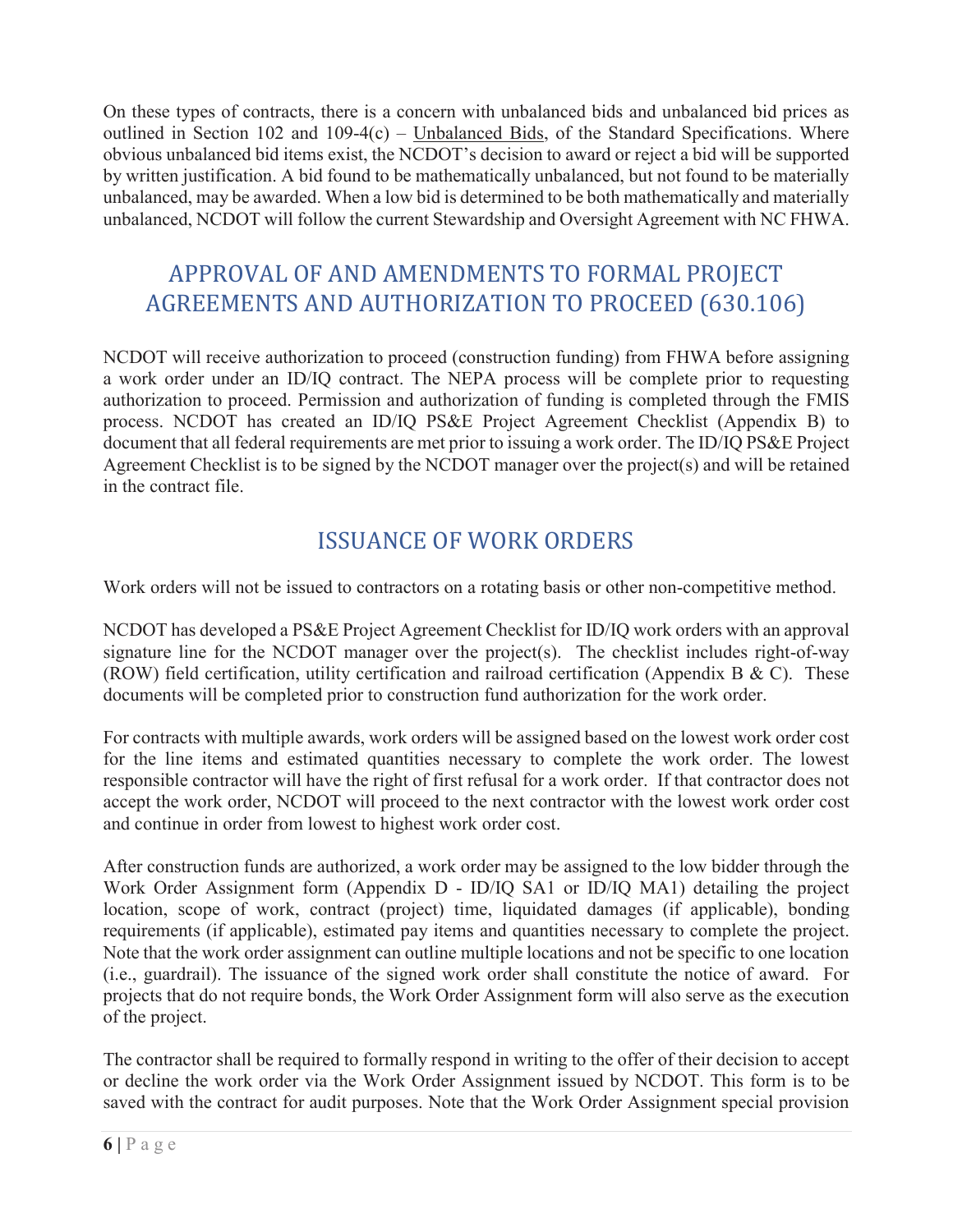allows for three working days for the contractor to accept or deny the project. Should the project be an emergency, the Engineer has the authority to reduce the response time as appropriate.

In accordance with North Carolina General Statute 44A-26, payment and performance bonds are required on contracts awarded for any one project that exceeds \$500,000. Beyond statutory requirements, NCDOT policy requires bonds on all projects where the engineer's estimate is \$450,000 or greater, all Asphalt Surface Treatment projects, and projects containing the 12-month guarantee provision. The limit for waiving bonds for all bridge replacement and major bridge rehabilitation projects (latex overlays, etc.) is \$300,000 based on the engineer's estimate. This is outlined in the Department's Division Let Guidance.

As noted above, the issuance of a work order assignment constitutes the notice of award. When a work order assignment reaches the levels requiring payment and performance bonds, the Work Order Assignment will notify the Contractor of the requirements to provide contract bonds per Article 103- 7 of the Standard Specifications. Upon receipt of the properly executed contract payment and performance bonds, a formal letter will complete the execution of the project. One copy of the letter will be sent to the Contractor and the original will be retained in the contract file.

Note: Per 23 CFR 635.605(b) - Federal Participation, NCDOT may request Federal participation in the costs associated with an ID/IQ contract, or portion of a contract. If this occurs, FHWA's construction contracting requirements will apply to **all** ID/IQ contract work orders under the contract if any ID/IQ contract work orders are funded with Title 23, U.S.C. funds. Any expenses incurred before FHWA authorization will not be eligible for reimbursement except those approved by FHWA consistent with the provisions of 23 CFR 1.9.

# APPROVAL OF AND AMENDMENTS TO AGREEMENT ESTIMATES (635.115)

NCDOT will follow the Federal Division approved procedures for authorizing funds in FMIS to match the cost of the project. The ID/IQ PS&E Project Agreement Checklist (Appendix B) will be used to ensure that all federal and state requirements are met before construction funds are requested.

## CHANGED CONDITIONS CLAUSES (635.109)

During performance of the work, should the Engineer change the conditions of the work that 1) materially changes the character of the work, and 2) changes the cost of the work, the Contractor may be entitled to an adjustment in the contract lump sum or unit price in accordance with Article 104-3, Alteration of Plans or Details of Construction, of the Standard Specifications.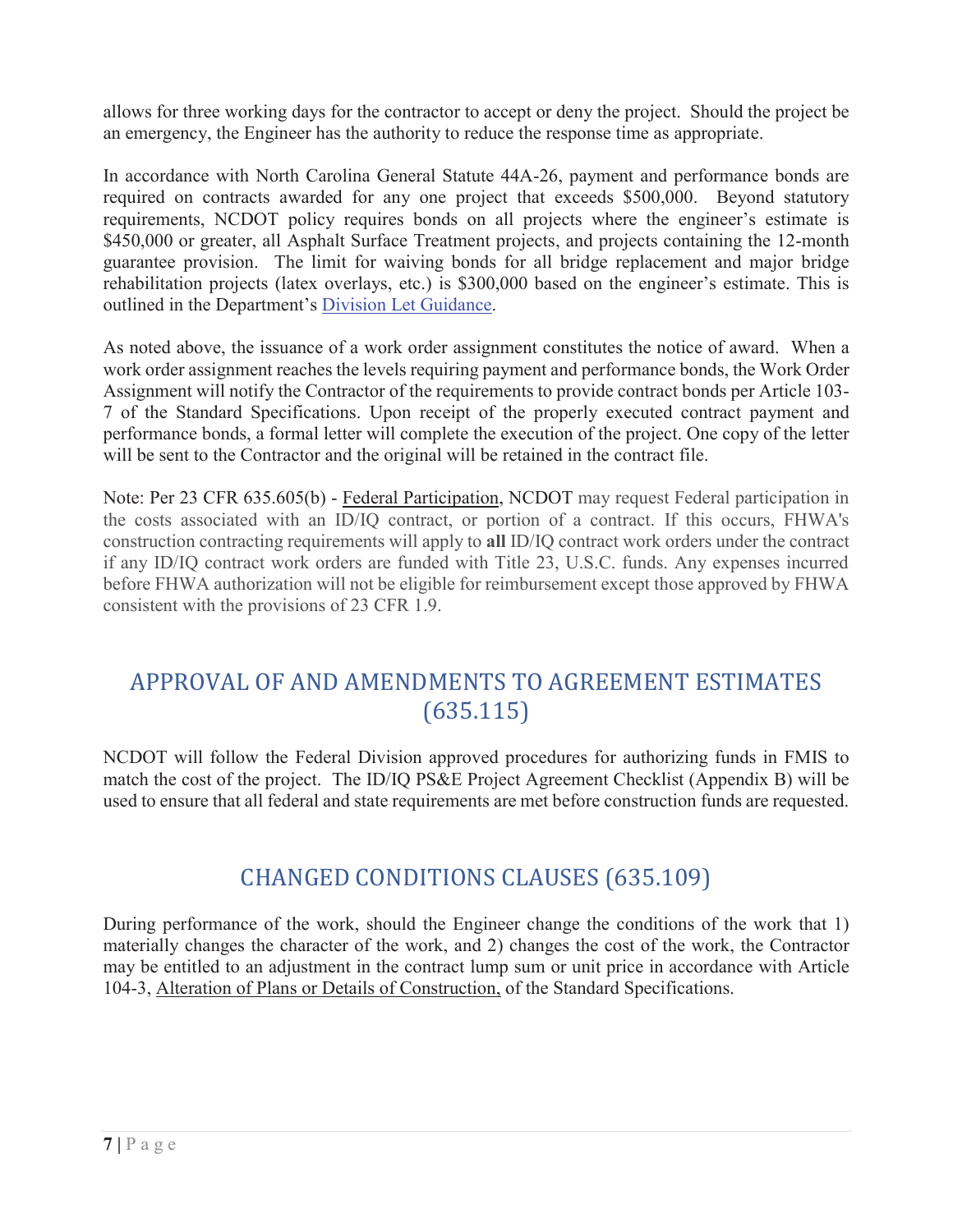# APPROVAL OF CONTRACT CHANGES AND EXTRA WORK (635.120)

For ID/IQ contracts, approval of contract changes and extra work shall be in accordance with the approval authority guidelines set forth in the Supplemental Agreements section of the NCDOT Construction Manual.

Extra work, as defined in Article 101-3 of the Standard Specifications, shall be work found necessary or desirable to fully complete the work as contemplated in the contract for which payment is not provided for by the contract unit or lump sum prices in the original contract. Extra work shall not be work that in the terms of the contract is incidental to work for which there is a contract price or work that payment is included in some other contract unit or lump sum price.

When it is determined that extra work as defined in Article 104-7 - Extra Work, of the Standard Specifications will be required, a supplemental agreement will be issued in accordance with Article 104-2 - Supplemental Agreements. In the case of multiple awards of the same contract, a supplemental agreement for the same items and scope shall be issued to all awarded contractors. If additional work items are identified after a specific work order assignment has been awarded to a contractor for a contract with multiple awards, a supplemental agreement may not necessarily be issued to all awarded contractors if the additional work items are not reasonably anticipated to be utilized on future work orders.

## PRICE ESCALATIONS AND CONTRACT EXTENSIONS

For ID/IQ contracts that exceed one year in duration, NCDOT will use price escalation methods in the form of the CPI index to adjust the payment for items of work in the issuance of new work orders. These price escalation methods will not be applied to items of work that are separately covered under commodity price escalation clauses in the ID/IQ contract. Price escalations should not be applied to current/active work orders that were assigned within the year. For these projects, the current unit prices will remain in effect until the completion of the work order.

23 CFR Part 635 Subpart F – Indefinite Delivery/Indefinite Quantity (ID/IQ) Contracting, requires the duration of the initial ID/IQ contract and any extensions to be limited to five years. Additionally, each contract extension cannot exceed the initial duration of the ID/IQ contract. NCDOT however, will establish initial ID/IQ contract durations of one year and have the option to exercise two oneyear contract extensions for a maximum duration of three years unless approved otherwise. Extensions must be mutually agreed upon by both NCDOT and the contractor.

For contracts where prevailing wages apply under 23 USC 113 – Prevailing Rate of Wage, the current prevailing wage rate, as determined by the U.S. Department of Labor, in effect on the date of the execution of the contract extension shall apply to work covered under the contract extension. Any updates to the wage rates will be included in the contract extension documentation.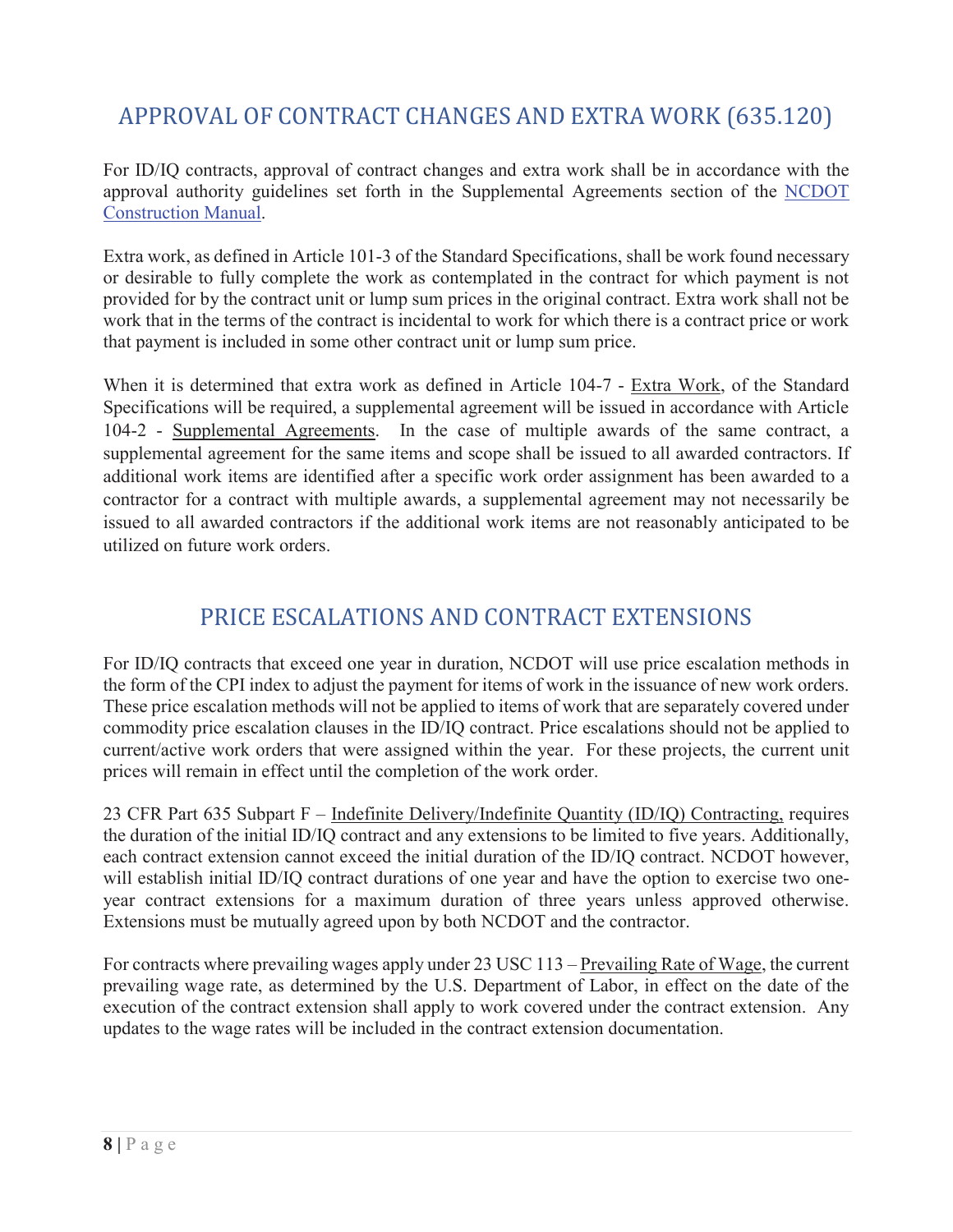## LIQUIDATED DAMAGES

Once a contractor has accepted the work order, he/she should mobilize and complete the work within the time specified on the Work Order Assignment. Failure to complete the work by the completion date may result in the application of liquidated damages. Information concerning liquidated damage amounts and when they will apply will be detailed in the contract proposal and Work Order Assignment.

## ID/IQ DOCUMENTATION

NCDOT will follow the NC Department of Transportation Construction Manual procedures and processes for documenting projects with Federal Aid. NCDOT will establish a statewide ID/IQ SharePoint site to log and track contracts, work order assignments and DBE utilization. This SharePoint site and any corresponding information will be available to FHWA for review at any time information is requested.

## OTHER PROCEDURES TO ENSURE COMPLIANCE WITH OTHER FEDERAL REQUIREMENTS

Qualification of contractors:

Requirements for prequalification, shall follow NCDOT's current policies and procedures as outlined in the 102-2 – Contractor Prequalification, of the Standard Specifications as well as for the submittal of the contract bid and for subcontracting requirements.

#### Licensing, insurance and bonding of contractors:

Requirements for licensing, liability insurance and bonding of contractors shall follow NCDOT's current policies and procedures as outlined in the Standard Specification as well as the contract proposal.

#### Debarred or suspended contractors:

Non-Collusion, Debarment and Gift Ban Certifications will be submitted at the time of bid in accordance with the Standard Specifications.

#### Use of Disadvantaged Business Enterprise (DBE) contractors:

The requirements of 49 CFR Part 26 - Participation by Disadvantaged Business Enterprises in Department of Transportation Financial Assistance Programs, will apply to ID/IQ contracts. NCDOT will establish DBE goals at the ID/IQ contract level for attainment in single and multiple award opportunities. NCDOT will follow the federally approved special provisions for DBE utilization and replacement as well as the Good Faith Effort criteria.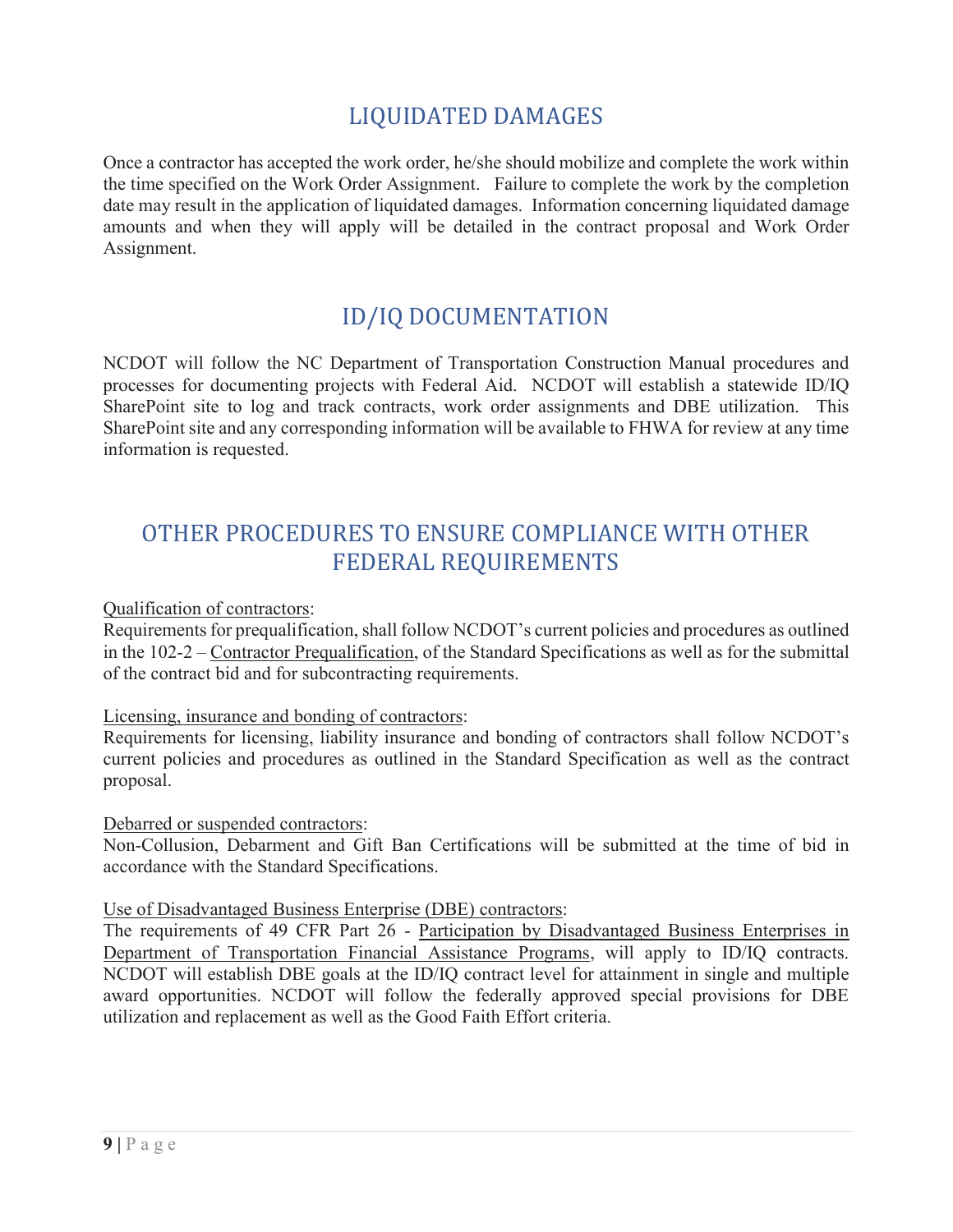Subcontracting:

NCDOT will allow subcontracting on ID/IQ contracts; however, the minimum prime contractor participation requirement set forth under Section 108-6 – Subletting of Contract of the Standard Specifications shall apply. Subcontractor approval will follow the same procedures as set up for construction projects. These procedures, including the subcontractor approval form to be submitted by the contractor, are outlined in the NCDOT Construction Manual.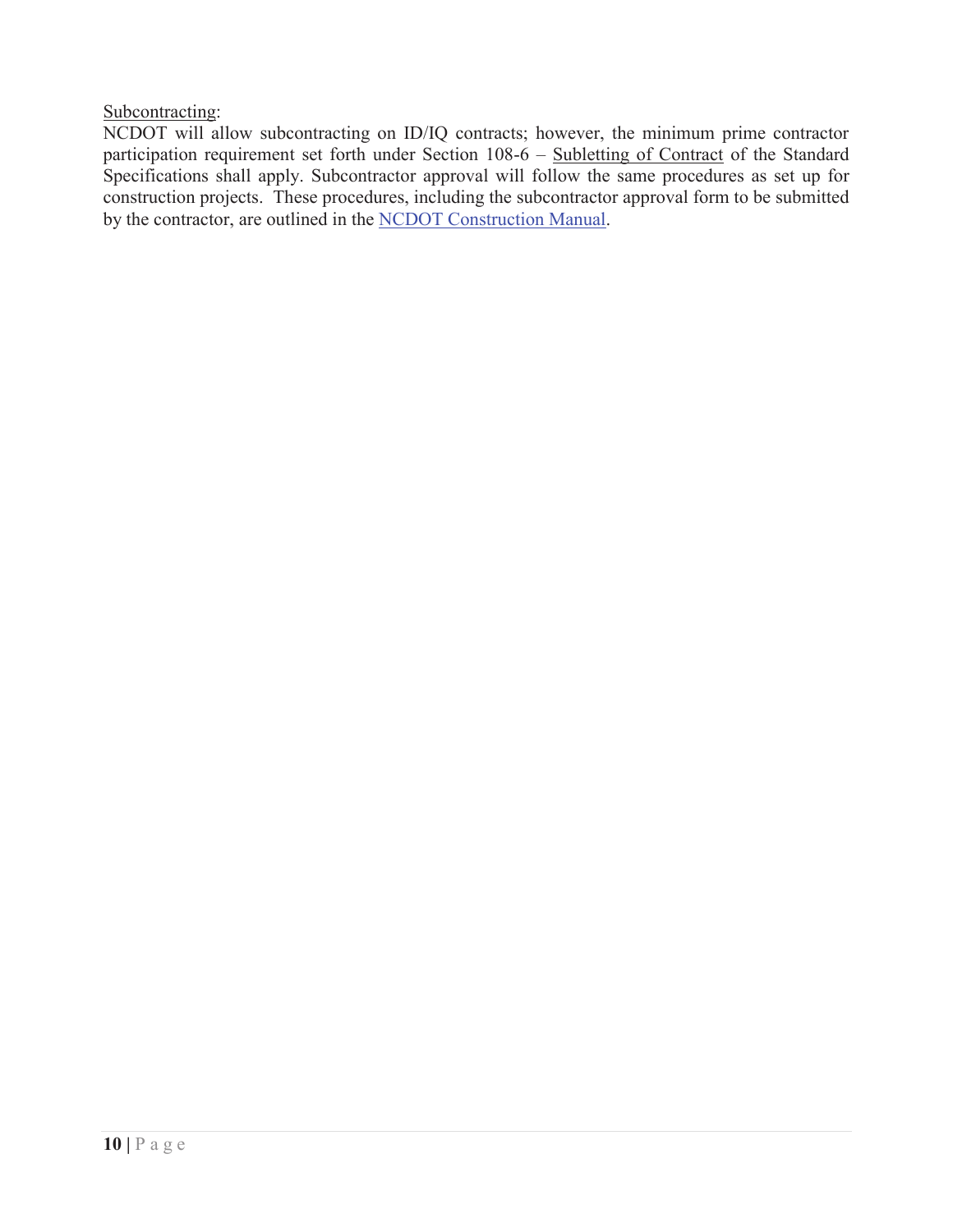# APPENDIX A - Special Provisions

# **CONTRACT TIME FOR ID/IQ:**

The date of availability for this contract is **[date]** 

The completion date for this contract is **[date**]\_\_\_\_\_\_\_\_\_\_\_\_\_\_\_.

Except where otherwise provided by the contract, observation periods required by the contract will not be a part of the work to be completed by the completion date and/or intermediate contract times stated in the contract. The acceptable completion of the observation periods that extend beyond the final completion date shall be a part of the work covered by the performance and payment bonds.

Work shall be accomplished in a continuous manner once the contractor begins.

Any liquidated damages for this contract will be assessed per the Mobilization and Liquidated Damages provision located elsewhere in this Contract.

## **NON-EXCLUSIVE CONTRACT:**

(6-1-15) SPD 01-750

The Department may, as it deems to be in the best interest of the state and the Department of Transportation, execute more than one contract based on this proposal. The Contractor(s) understands and agrees, by signature on the Purchase Order Contract Bid Proposal, that this agreement **does not** constitute an exclusive contract. If awarded, the contracts will be executed with the lowest responsible bidders. The Department of Transportation reserves the right to make multiple awards for the services provided by this contract. Furthermore, the Department reserves the right to reject all bids received.

## **WORK ORDER ASSIGNMENT (SINGLE AWARD) FOR ID/IQ:**

(2-15-22) SPD 01-800A

Work orders will be assigned utilizing the Work Order Assignment form. The Contractor shall respond via the Work Order Assignment form request within three working days of notification unless noted otherwise. Failure on the part of the contractor to reply within the specified time frame will be received as a rejection of the work order.

The contractor shall be required to prosecute the work in a continuous and uninterrupted manner from the time they begin the work until completion and final acceptance of the work order. Multiple failures of the contractor to mobilize and begin work on the work order within the agreed upon time frame or failure to complete the work within the given time frame may result in the contractor being excluded from future work on this contract in accordance with the *Standard Specifications*.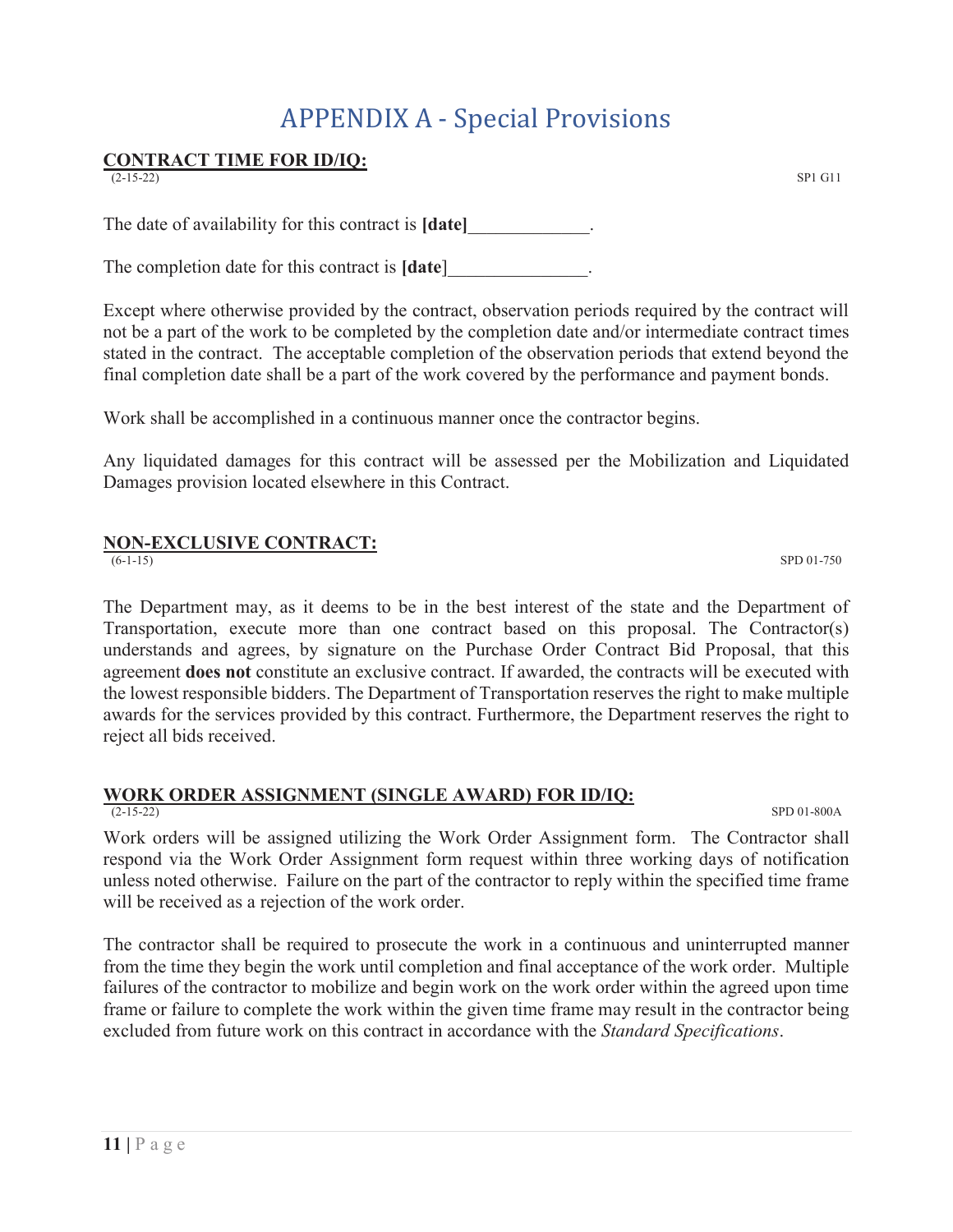#### **WORK ORDER ASSIGNMENT (MULTIPLE AWARDS) FOR ID/IQ:**  (2-15-22) SPD 01-800B

Work orders will be assigned via the Work Order Assignment form based on the lowest work order cost for the line items and estimated quantities necessary to complete the work order. Unit prices from each awarded contractor's bid will be used to determine the lowest cost for each work order. If the contractor with the lowest work order cost cannot begin the project within the time specified in the Work Order Assignment, the Engineer may contact the contractor with the next lowest work order cost. If that contractor can begin the work within the time specified in the Work Order Assignment, then the work order will be assigned to that contractor. If not, assignment of work orders will continue in order of work order cost until all awarded contractors have had a chance to accept the terms of the Work Order Assignment.

The contractor shall respond via the Work Order Assignment form request within three working days of notification unless noted otherwise. Failure on the part of the contractor to reply within the specified time frame will be received as a rejection of the work order.

The contractor shall be required to prosecute the work in a continuous and uninterrupted manner from the time they begin the work until completion and final acceptance of the work order. Multiple failures of the contractor to mobilize and begin work on the work order within the agreed upon time frame or failure to complete the work within the given time frame may result in the contractor being excluded from future work on this contract in accordance with the *Standard Specifications*.

## **BONDING REQUIREMENTS FOR ID/IQ:**

(2-15-22) SPD 01-810

For purposes of this ID/IQ contract, the following definitions apply:

Project Agreement: A transportation improvement with a defined scope of work; a written agreement between NCDOT and the Federal Government defining the extent of construction work to be undertaken in accordance with the submitted plans, specifications and estimates. Execution of the agreement prompts the authorization to proceed (construction funding).

Project: An undertaking issued to a contractor through a Work Order Assignment. The construction under a Project Agreement may be accomplished by one or more work order assignments, from one or more ID/IQ contracts. Note that for ID/IQ contracts this definition supersedes the definition in the *Standard Specifications*.

Award: The issuance of a signed Work Order Assignment by NCDOT shall constitute the notice of award of a project.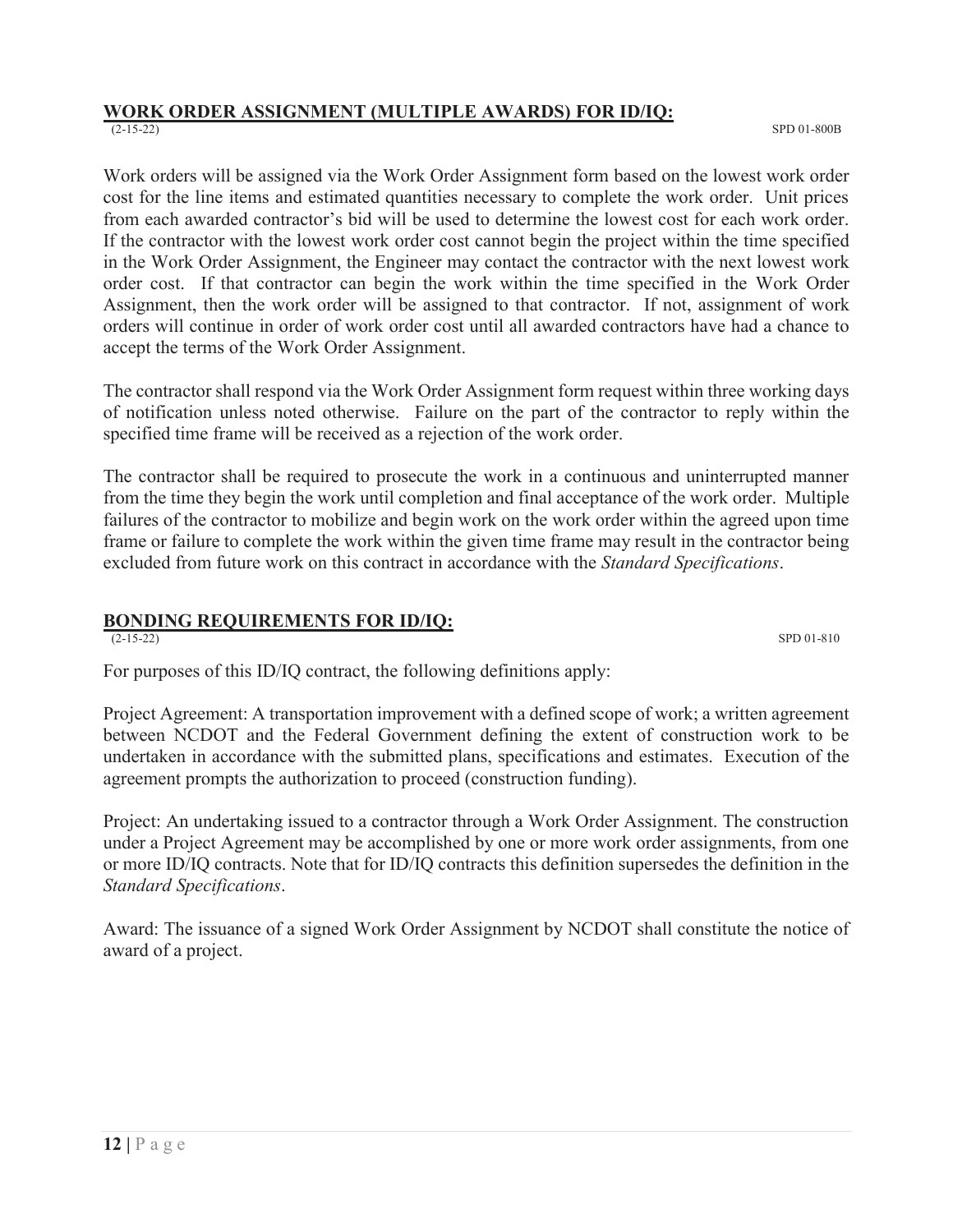In accordance with North Carolina General Statute 44A-26, bonds are required on contracts awarded for any one project that exceeds \$500,000. Beyond statutory requirements, NCDOT policy requires payment and performance bonds on all projects where the engineer's estimate is \$450,000 or greater, all Asphalt Surface Treatment projects, and projects containing the 12-month guarantee provision. The limit for waiving bonds for all bridge replacement and major bridge rehabilitation projects (latex overlays, etc.) is \$300,000 based on the engineer's estimate. The decision of bonding of a work order assignment below the dollar amounts listed shall be at the discretion of the Division's evaluation of the risks associated with the project.

The need for contract payment and performance bonds will be determined at the Work Order Assignment level. The Work Order Assignment will notify the Contractor of an award of a project and if required, to provide contract payment and performance bonds per Article 103-7 of the *Standard Specifications*. The Work Order Assignment replaces the Notification of Award Letter mentioned in Article 103-4(A) of the *Standard Specification*s*.*

#### **MOBILIZATION AND LIQUIDATED DAMAGES FOR ID/IQ:** (2-15-22) SPD 01-820

The Contractor shall mobilize to each location he is required to perform work. There will be **no** direct pay for Mobilization as it will be incidental to the other bid items. The only exception is if there is an Emergency Mobilization provision within the contract.

The Contractor will be provided a Work Order Assignment for each project with location(s), estimated quantities, and liquidated damages unless waived by the Engineer. Notification will be verbal followed by a faxed or emailed signed Work Order Assignment. There will be no minimum quantities for any line item associated with a particular mobilization. The Contractor shall complete the work identified on each Work Order Assignment.

The Contractor shall mobilize and complete the work within the time specified on the Work Order Assignment. Failure to complete the work by the completion date may result in the application of liquidated damages. Liquidated damage amounts will be based on the work order estimate and the liquidated damage table below.

| Work Order Value | Liquidated Damages (per |
|------------------|-------------------------|
|                  | calendar day)           |
| $$0 - $100K$$    | \$100.00                |
| \$100K - \$200K  | \$250.00                |
| \$200K - \$300K  | \$500.00                |
| \$300K - \$500K  | \$600.00                |
| \$500K - \$1M    | \$700.00                |
| $$1M - $2M$      | \$850.00                |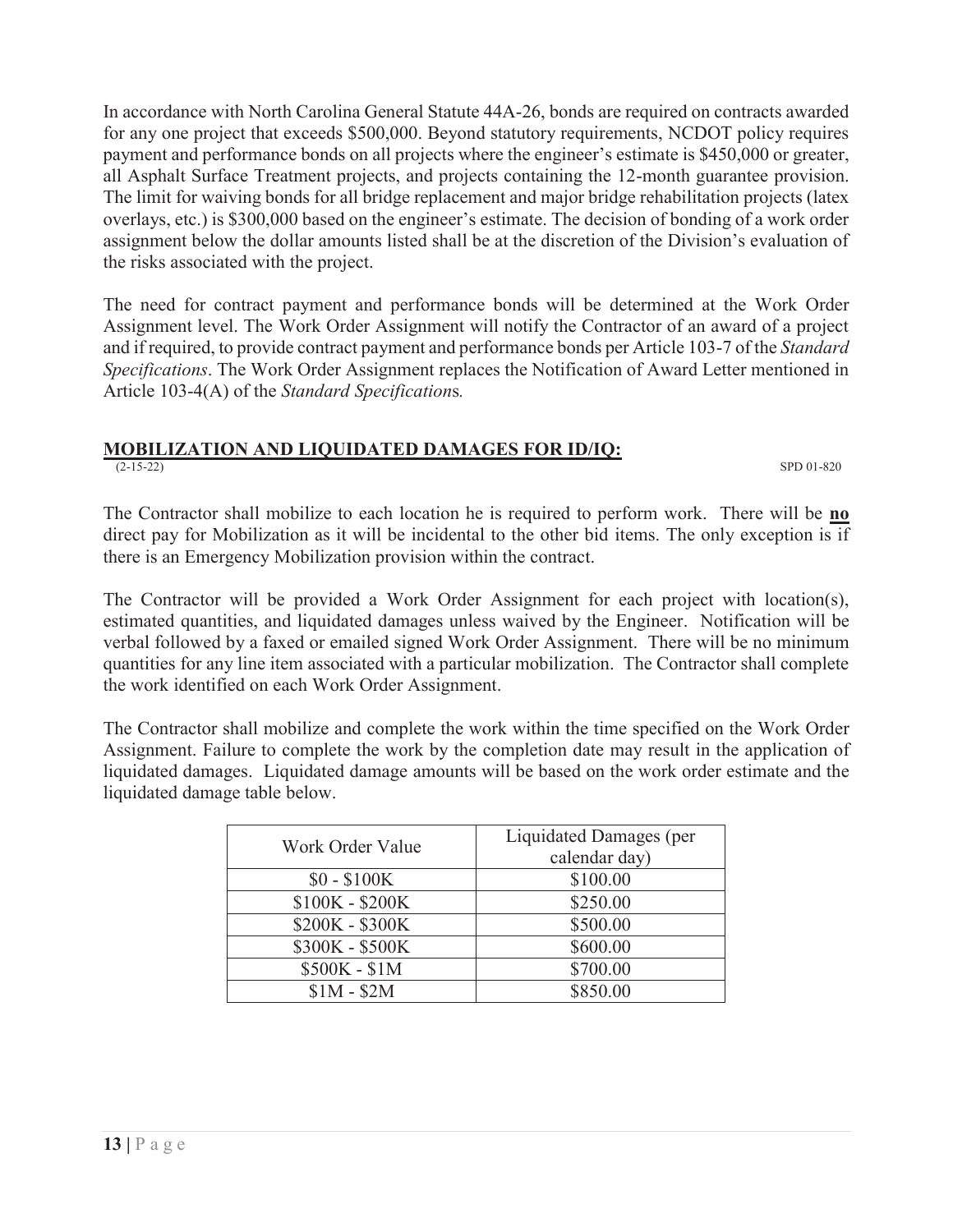## **EMERGENCY MOBILIZATION FOR ID/IQ:**

The Contractor shall arrive on site within **[number]** hours of notification. Compensation will be in addition to the specific line items in the contract*. Emergency Mobilization* will be paid for at the contract unit price per each. Failure to respond within the time frame will result in nonpayment of this item.

Payment will be made under:

**Pay Item**  Emergency Mobilization **Example 2** Each example 2 and Each example 2 and Each example 2 and Each example 2 and Each example 2 and Each example 2 and Each example 2 and Each example 2 and Each example 2 and 2 and 2 and 2 an

#### **RENEWAL OF CONTRACT (CPI PRICE ADJUSTMENT) FOR ID/IQ:**  $(2-15-22)$  $(SPD 01-840)$  SPD 01-840

The Contractor shall submit a bid for one year. At the option of the Department, this contract may be extended for **[number]** additional periods of one year each (maximum (3) three years total). Each year shall have a limit of **Dollars (\$**  $\qquad \qquad$  ).

The compensation payable to the contractor shall be fixed for the first twelve months of this contract. However, upon an application of renewal of the contract, or thirty days prior to the end of each contract period, the renewal contract may be adjusted to reflect the adjustment in the Consumer Price Index for the previous twelve-month period as published by the US Bureau of Labor and Statistics at http://www.bls.gov/cpi to be applied to new work order assignments. The Consumer Price Index for All Urban Consumers (CPI-U), US City Average, All Items, 1982-84=100, not seasonally adjusted will be used. If the amount of the requested adjustment is more than ten percent, the Department of Transportation reserves the right to cancel this contract.

|--|

| <u>Year</u> |                        |                                                  | Μ                                                                            | A                     | $\bm{\mathrm{M}}$ |                                                |             | A            |              |                                       |               |       |
|-------------|------------------------|--------------------------------------------------|------------------------------------------------------------------------------|-----------------------|-------------------|------------------------------------------------|-------------|--------------|--------------|---------------------------------------|---------------|-------|
| 2019        | $\overline{ }$         | $\epsilon$<br>252.U                              | 2542<br>$\overline{\phantom{a}}\overline{\phantom{a}}\overline{\phantom{a}}$ | $\bigcap$<br>ں ، ں رے | 1256.1            | 256.1                                          | 256.6       | 256.6        | 2568<br>20.6 | 257<br>ن ، رے                         | つよつ<br>45 L P | 257   |
| 2020        | 290.U                  | $\neg$ $\leq$ $\circ$<br>$\overline{ }$<br>∠J∪•⊥ | 250<br>2.00.1                                                                | 256.4                 | 256.4             | 257<br>$\circ$<br>2J/0                         | 259.1       | 259.9        | 260.3        | 260.4                                 | 260.2         | 260.5 |
| 2021        |                        | 263.0                                            | 264.9                                                                        | 267<br>ZU / . 1       | 269.2             | $\sim$<br>$\overline{ }$<br>،  ے ا<br>$\cdots$ | 72<br>' J.∪ | 272<br>2/3.6 | 274.3        | 27<br>0.6<br>$\overline{\phantom{0}}$ | 077           | 278.8 |
| 2022        | $\bigcap$ 0.1<br>401.1 |                                                  |                                                                              |                       |                   |                                                |             |              |              |                                       |               |       |

CPI for current period (July 2021) 273.0 Less CPI for previous period (July 2020) 259.1 Equals index point change 13.9 Divided by previous period CPI 259.1 Equals 0.0536 Result multiplied by 100 i.e. 0.0536 x 100 Equals percent change 5.36%

(2-15-22) SPD 01-830

**Pay Unit**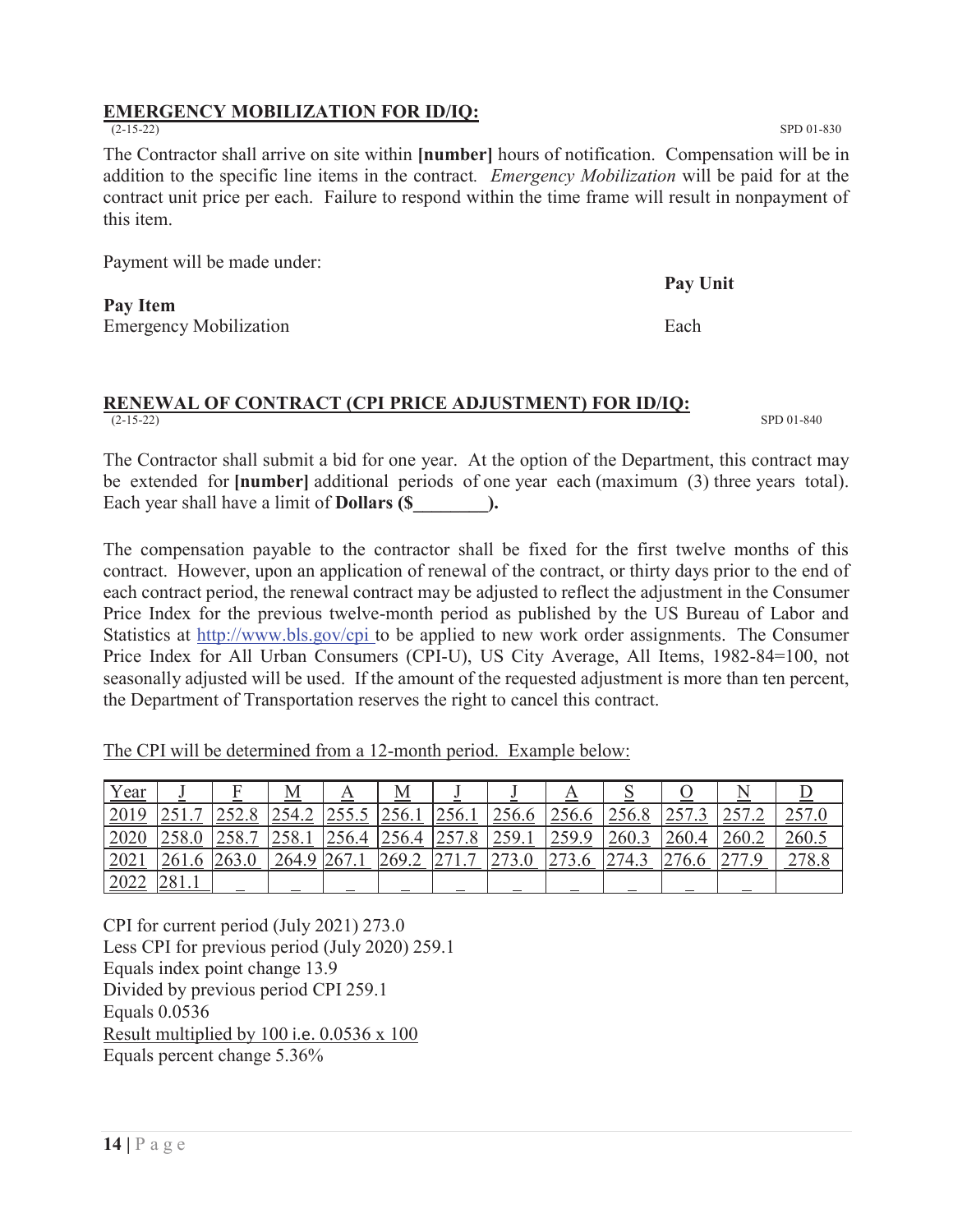This price escalation method will not be applied to items of work that are separately covered under commodity price escalation clauses. No other changes in the terms, conditions, etc. of this contract will be made when an extension to the contract is implemented. The Engineer will notify the Contractor in writing by **[date/days]** if the contract may be extended. The Contractor must notify the Engineer in writing by **[date/days]** of his acceptance or rejection of this offer. Failure on the part of the Contractor to reply will be received as a rejection of contract extension.

## **DISPUTE RESOLUTION PROCESS FOR ID/IQ:**

 $(2-15-22)$  SPD 01-850

If a question should arise on the contract or assignment of a work order, the contractor should notify the Engineer noted on the assignment documentation or the Division Engineer within 48 hours after the scheduled time of bid opening or work order assignment. The following should be included in the notification if applicable:

- the contract for which bids were solicited;
- $\bullet$  the particular law, regulation, or contract specification violated;
- a detailed description of the alleged violation; and
- any other information deemed to be relevant.

Once the initial evaluation has been completed, the contractor may be asked to attend a meeting for further discussion and clarification.

Once a determination has been made, the contractor will be notified of the decision by the Division Engineer. If the decision does not meet the satisfaction of the contractor, they have 24 hours from the Division Engineer's notification to elevate the dispute to the Chief Engineer. The Chief Engineer will make the final decision and will not be subject to further review by NCDOT.

### **SMALL BUSINESS ENTERPRISES (MULTI-YEAR MAINTENANCE CONTRACTS):** <sup>8P1</sup> G74 (4-20-21) SP1 G74

This contract is a multi-year maintenance contract let pursuant to the Small Business Enterprise provisions of N.C. General Statute §136-28.10. In accordance with N.C. General Statute §136-28.10, an award in a maintenance contract shall not exceed \$500,000 per year. This contract award is limited to \$500,000 per year. No payments in excess of this amount will be disbursed, in accordance with the Statute.

## **MULTI-YEAR CONTRACTS:**

(4-20-21) (Rev. 3-15-22) SP1 G75

This contract is a multi-year contract let pursuant to the provisions of N.C. General Statute §136- 28.1(b). No minimum quantity of services is guaranteed to be awarded bidders under this contract. In accordance with N.C. General Statute §136-28.1(b), an award of a contract may be for an amount less but shall not exceed \$5,000,000 per year. No payments in excess of this amount will be disbursed, in accordance with the Statute.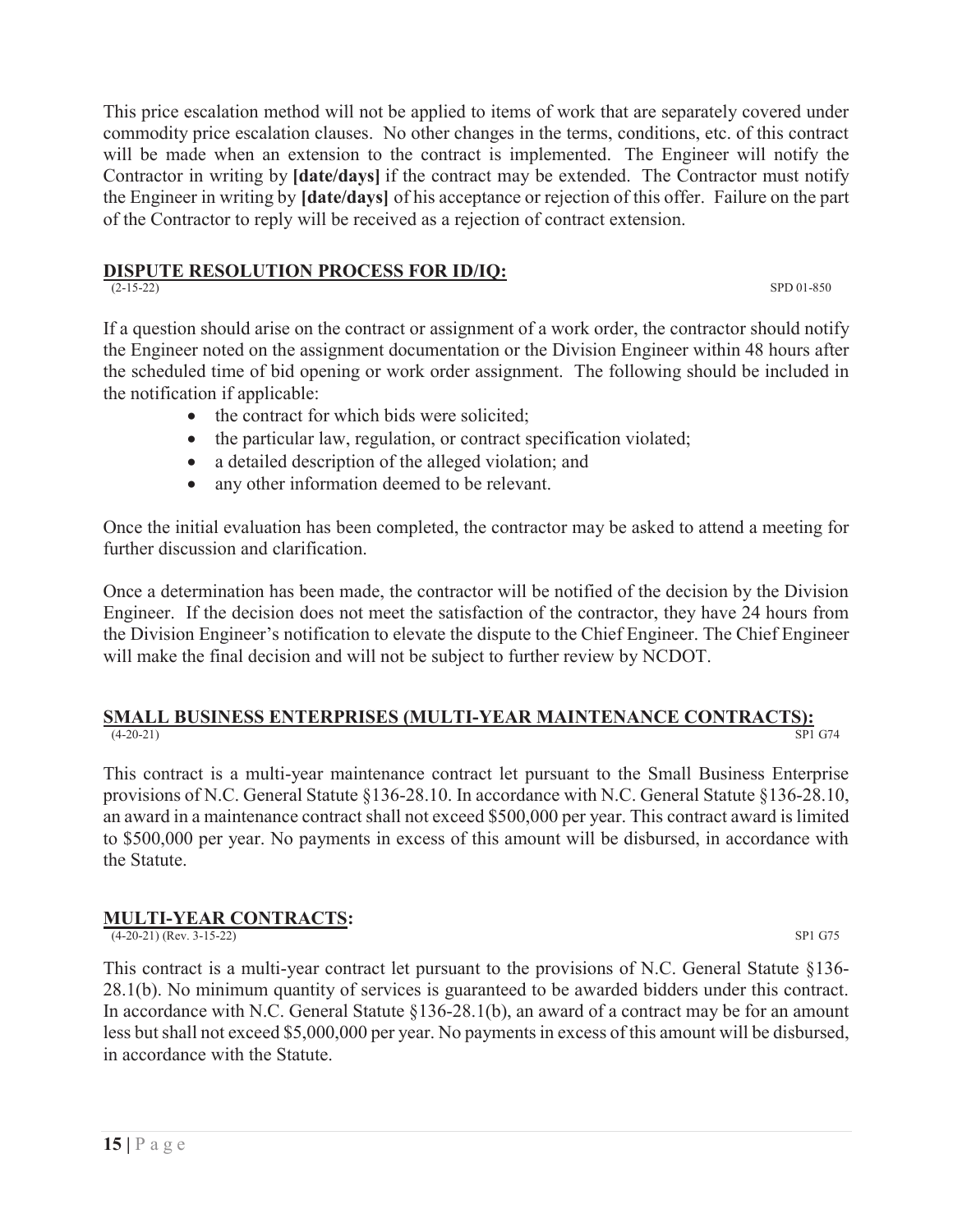# APPENDIX B - ID/IQ PS&E Project Agreement Checklist

## **PS&E Checklist for Work Order under an ID/IQ Contract**

| $TIP \#$ : | <b>Construction WBS:</b> | $FA \#$ |
|------------|--------------------------|---------|
| County:    | Description:             |         |

This checklist should be completed for each work order and serve as supporting documentation for Construction Authorization requests.

| <b>REQUIREMENT</b>                                                                                                                                                              | <b>YES</b> | N <sub>O</sub> | N/A | <b>COMMENTS</b> |
|---------------------------------------------------------------------------------------------------------------------------------------------------------------------------------|------------|----------------|-----|-----------------|
| Final plan set is complete (including<br>Ped/ADA in work zones)                                                                                                                 |            |                |     |                 |
| Design exceptions documented and approved                                                                                                                                       |            |                |     |                 |
| Approved Environmental Planning<br>Document / Environmental Consultation (if<br>Environmental Document was signed greater than<br>12 months prior to construction fund request) |            |                |     |                 |
| Final Design (or combined) Field Inspection has<br>been conducted (if warranted)                                                                                                |            |                |     |                 |
| All permits are approved                                                                                                                                                        |            |                |     |                 |
| ROW Certification letter (or ROW Field<br>Certification Form) is complete and signed.                                                                                           |            |                |     |                 |
| Utility and Railroad Certifications are complete and<br>signed.                                                                                                                 |            |                |     |                 |
| All agreements are fully executed (i.e.<br>Railroad, Municipal, Utility)                                                                                                        |            |                |     |                 |
| Updated and verified Engineer's Estimate                                                                                                                                        |            |                |     |                 |
| Bonding needed for the work order in alignment<br>with the bonding requirements.                                                                                                |            |                |     |                 |
| Work order time established and is<br>reasonable.                                                                                                                               |            |                |     |                 |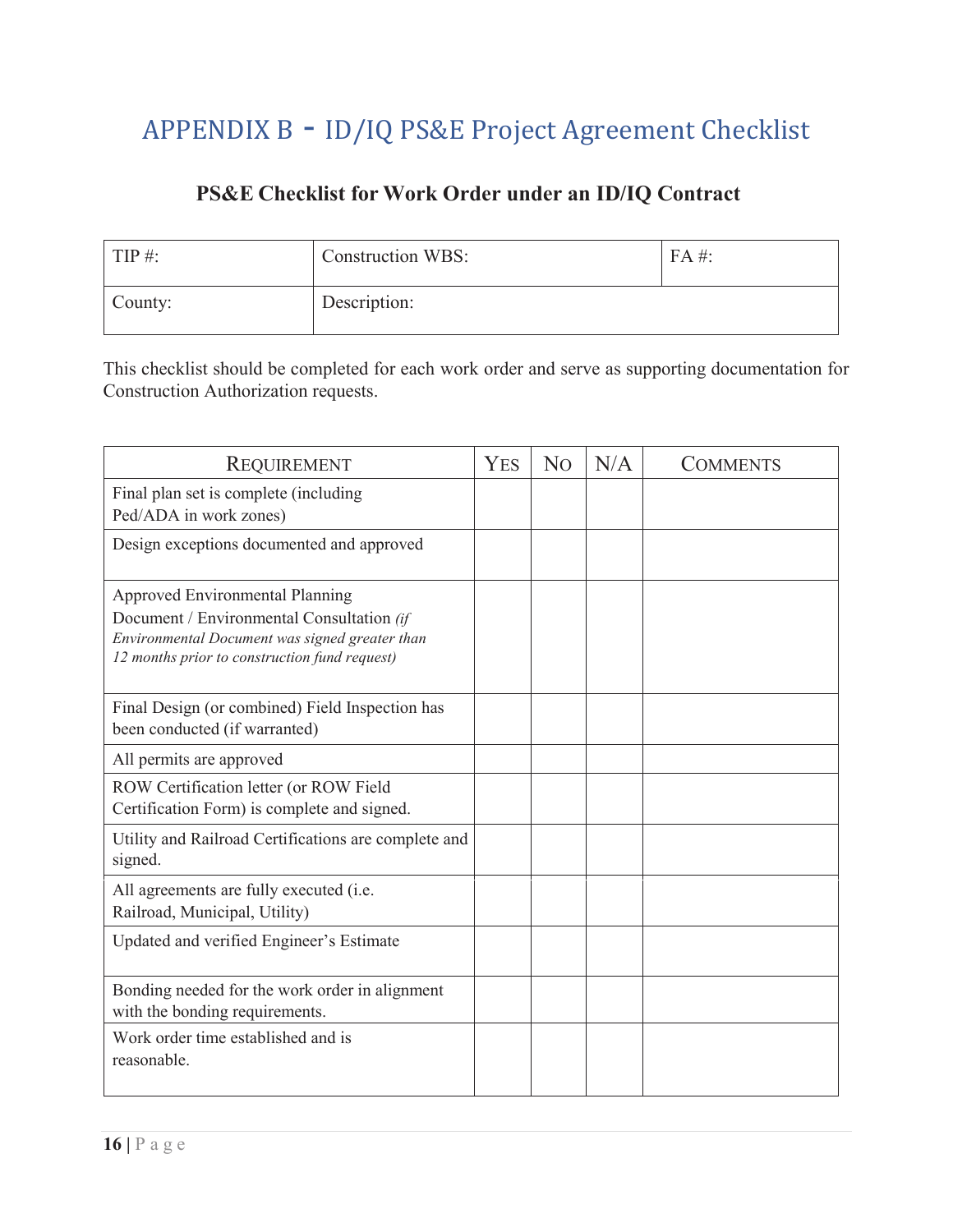| Time related incentives / disincentives (i.e.<br>liquidated damages) have been considered.<br>The use of I/D provisions should be<br>restricted to critical projects where it is<br>essential to minimize traffic delays |  |  |
|--------------------------------------------------------------------------------------------------------------------------------------------------------------------------------------------------------------------------|--|--|
| Funding authorization complete before work order<br>assignment.                                                                                                                                                          |  |  |

No Federal-aid or State-funded transportation improvements will be advertised for bids prior to authorization of the PS&E package by NCDOT personnel as documented in the NCDOT/FHWA Stewardship and Oversight Agreement. Therefore, the North Carolina Department of Transportation has conducted a final review of the subject project agreement pertaining to the completion of plans, specifications, and estimates (PS&E). The work order(s) contains the appropriate components within the PS&E package that meet state or federal-aid requirements in accordance with 23 Code of Federal Regulations except as noted below:

Comments:

| Printed Name: |  |  |
|---------------|--|--|
|               |  |  |
| Title:        |  |  |
| Date:         |  |  |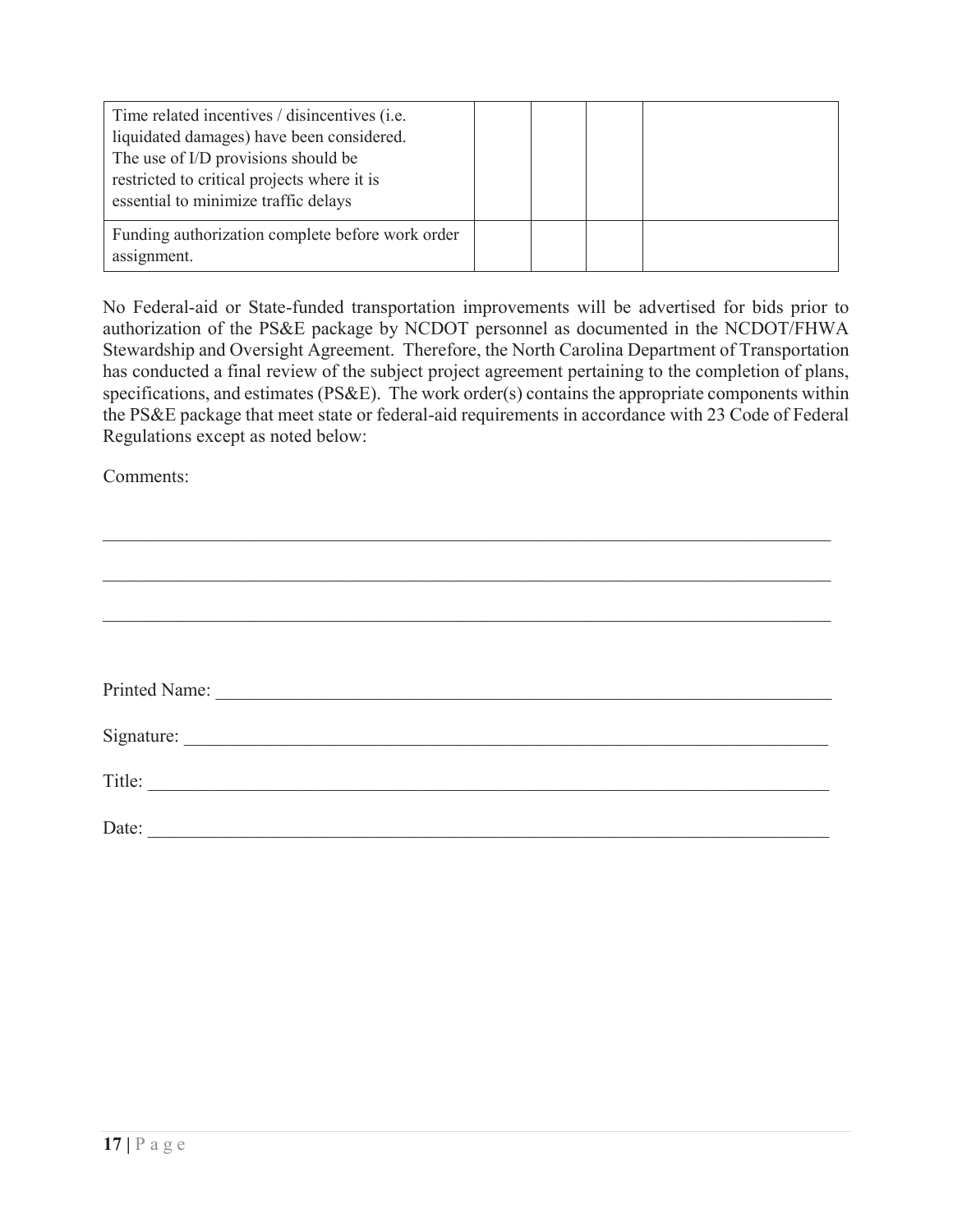# APPENDIX C - ROW, Utilities and Rail Certification Forms

## **RIGHT OF WAY FIELD CERTIFICATION**

| TIP No.      |  |
|--------------|--|
| WBS Element: |  |
| County:      |  |
| Description: |  |

In connection with the above-referenced project, I certify that there were:

- 1) No persons displaced for this project or that all individuals and families have been relocated to DSS housing, Comparable replacement housing has been made available to relocates in accordance with applicable Federal and State laws and regulations.
- 2) The steps relative to relocation advisory assistance and payments as required by current FHWA directive(s) covering the administration of the Highway Relocation Assistance Program have been taken, as required.
- 3) Any necessary utility easements have been acquired for utility relocations
- 4) Any land needed by NCDOT from any active or non-active Railroad Company has been acquired in accordance with all state and federal laws.

I further certify that one of the following has application:

**1.** All necessary right of way has been acquired or the State has legal right of physical possession of that right of way,

or

**2.** The acquisition or right of occupancy and use of a few remaining parcels is not complete, but all occupants of the residences on such parcels have had replacement housing made available to them in accordance with 49 CFR 24.204. I assure that, if the physical construction of the project proceeds, displaced persons who have not yet moved from the right of way will be protected against unnecessary inconvenience and disproportionate injury or any action coercive in nature. I believe that it will be in the best public interest to proceed with this project. The following information is provided regarding excepted parcels and will be provided in the contract documents. These parcels will require delays of entry noted as follows: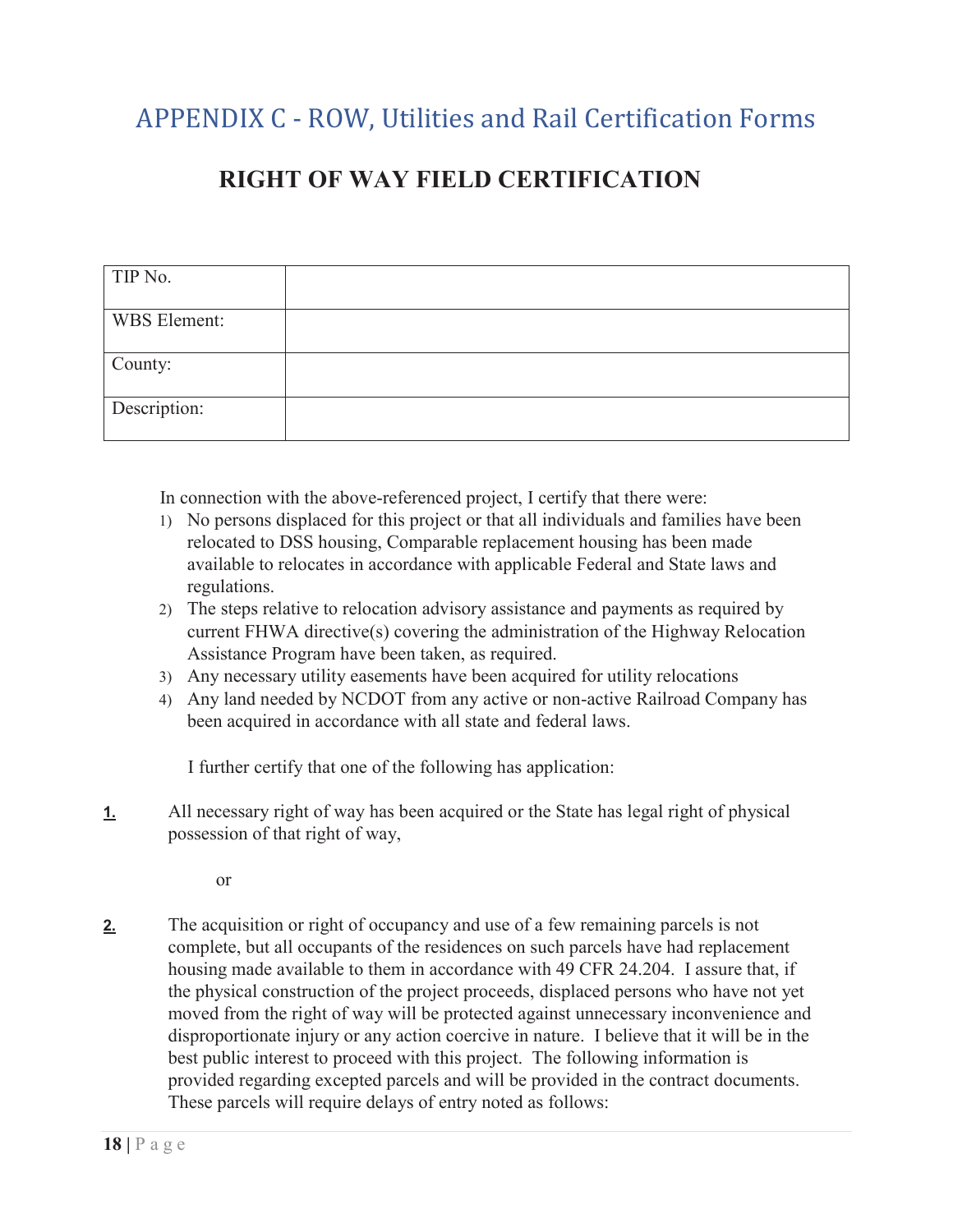| <b>TIP/PARCEL</b> | <b>PROPERTY OWNER</b> | <b>REASON FOR DELAY REQUEST</b> | <b>RELO</b><br>(Y/N) | <b>DELAY OF</b><br><b>ENTRY</b><br><b>UNTIL</b> |
|-------------------|-----------------------|---------------------------------|----------------------|-------------------------------------------------|
|                   |                       |                                 |                      |                                                 |
|                   |                       |                                 |                      |                                                 |
|                   |                       |                                 |                      |                                                 |
|                   |                       |                                 |                      |                                                 |
|                   |                       |                                 |                      |                                                 |
|                   |                       |                                 |                      |                                                 |
|                   |                       |                                 |                      |                                                 |
|                   |                       |                                 |                      |                                                 |
|                   |                       |                                 |                      |                                                 |

FRM3-C

05-18-2020

This certification assures compliance with all applicable Federal and State laws, rules and policies.

Date:

DIVISION RIGHT OF WAY AGENT

Date:

 MANAGER, RIGHT OF WAY UNIT (required for Raleigh Let projects only)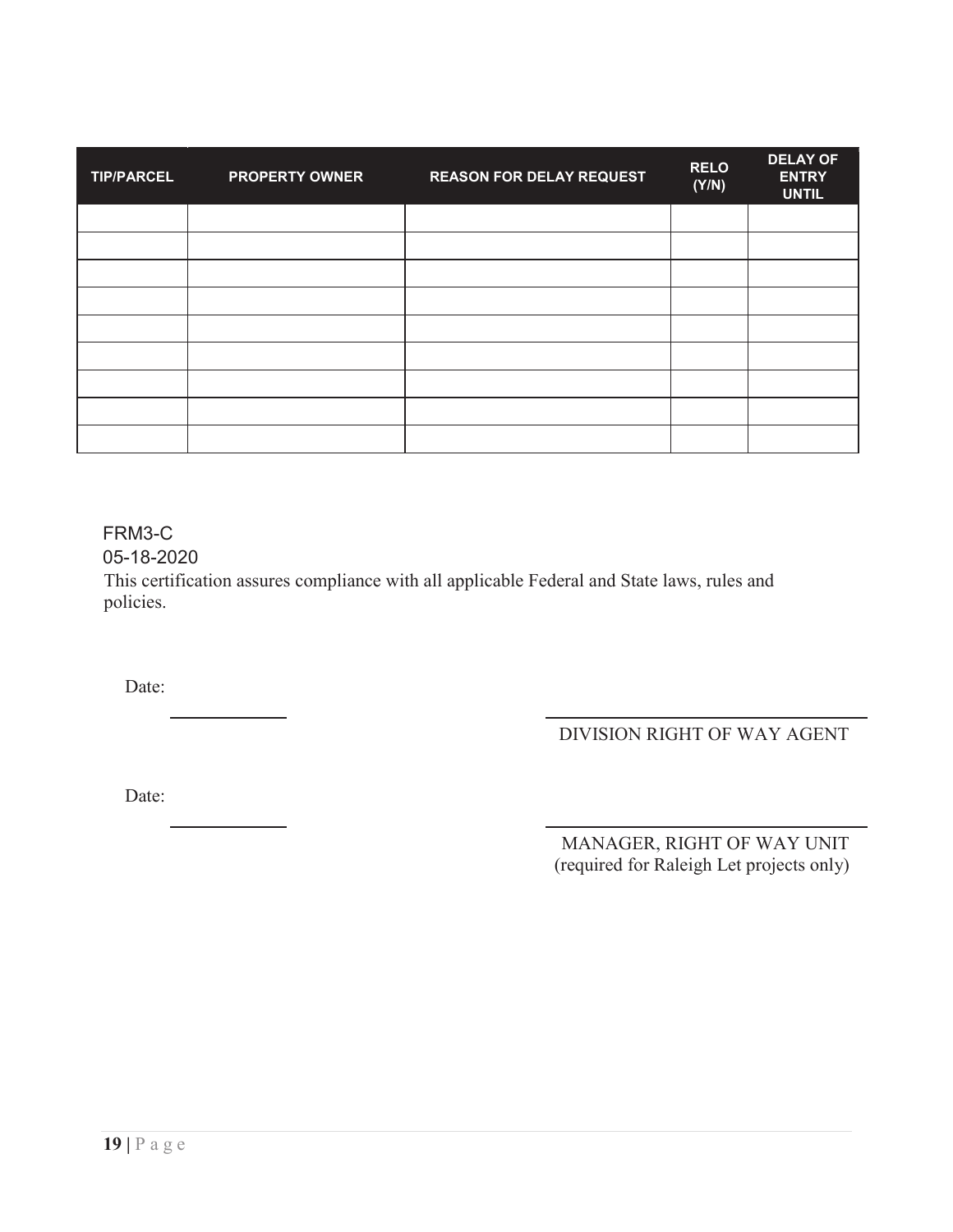## **UTILITY CERTIFICATION**

| I. D. No. | W.B.S. Element: | County: | F. A. Project No. |
|-----------|-----------------|---------|-------------------|
|           |                 |         |                   |

In connection with the above referenced project, I certify that all necessary utility work applicable is in accordance with Federal and State laws and regulations. I further certify that one of the following has application:

 $\qquad \qquad 1.$ Completed,

 $\frac{2}{\sqrt{2}}$  That all necessary arrangements have been made for it to be undertaken and completed as required for proper coordination with the physical construction schedule and, to the extent deemed necessary. There will be appropriate notification in the contract documents identifying the utility work that is to be undertaken concurrently with the project construction,

Or

3. No utility conflicts.

This certification assures compliance with all applicable Federal and State laws, rules and policies.

DATE: APPROVED

Division Engineer or designee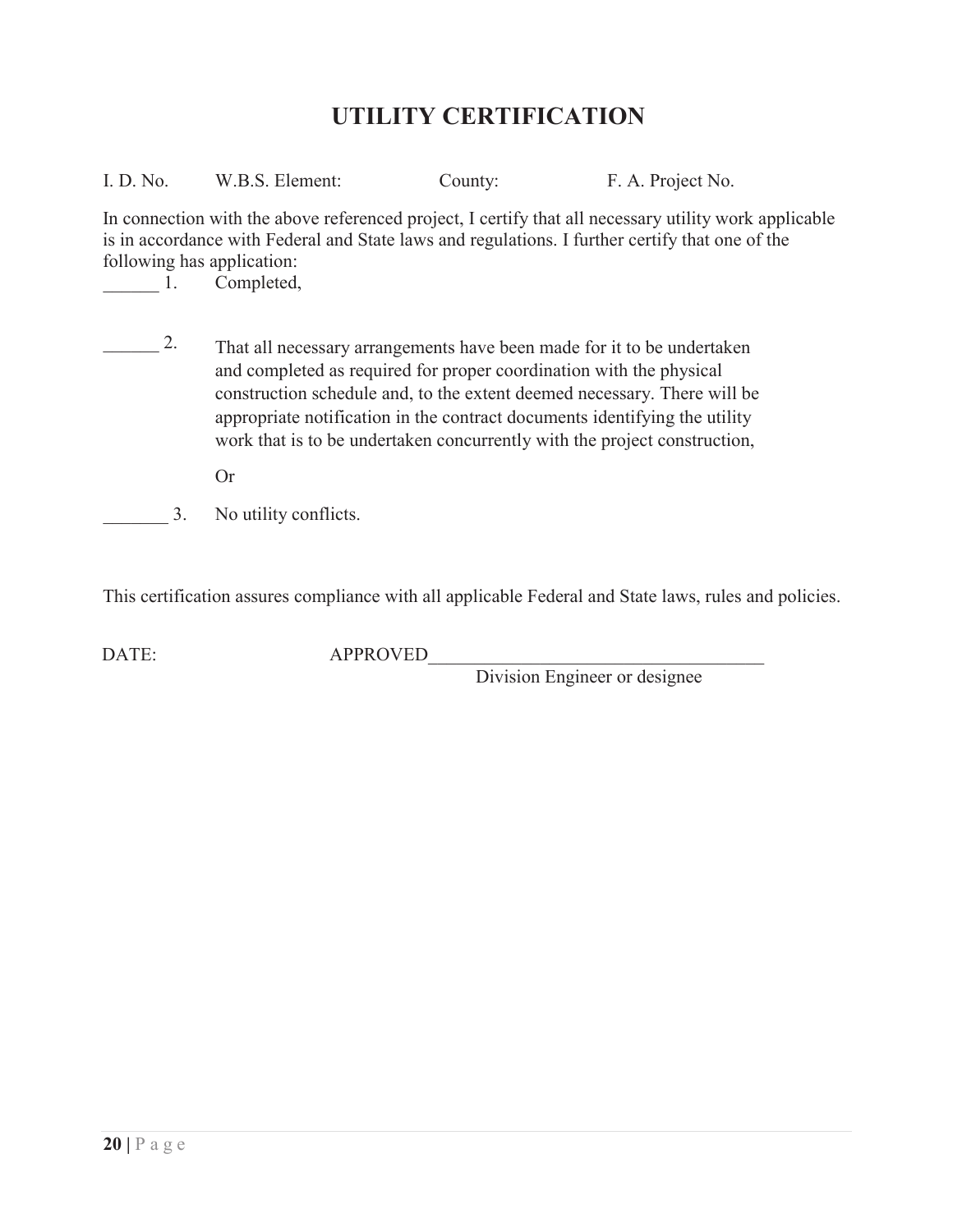## **RAILROAD CERTIFICATION**

| TIP / ID NUMBER | <b>WBS ELEMENT</b>                   |  |
|-----------------|--------------------------------------|--|
| <b>COUNTY</b>   | FEDERAL AID PROJECT<br><b>NUMBER</b> |  |

In connection with the above referenced project, I certify that all necessary and applicable railroad work complies with Federal and State laws and regulations. I further certify that one of the following has application:

- 1. Railroad work is complete,
- 2. That all necessary arrangements have been made for applicable railroad work to be undertaken and completed as required for proper coordination with the physical construction schedule to the extent deemed necessary. There will be appropriate notification in the contract documents identifying the railroad work that is to be undertaken concurrently with project construction,
	- Or
	- \_\_\_\_\_\_\_ 3. No railroad conflicts.

This certification assures compliance with all applicable Federal and State laws, rules, and policies.

DATE: APPROVED\_\_\_\_\_\_\_\_\_\_\_\_\_\_\_\_\_\_\_\_\_\_\_\_\_\_\_\_\_\_\_\_\_\_\_\_

[ Insert Title ]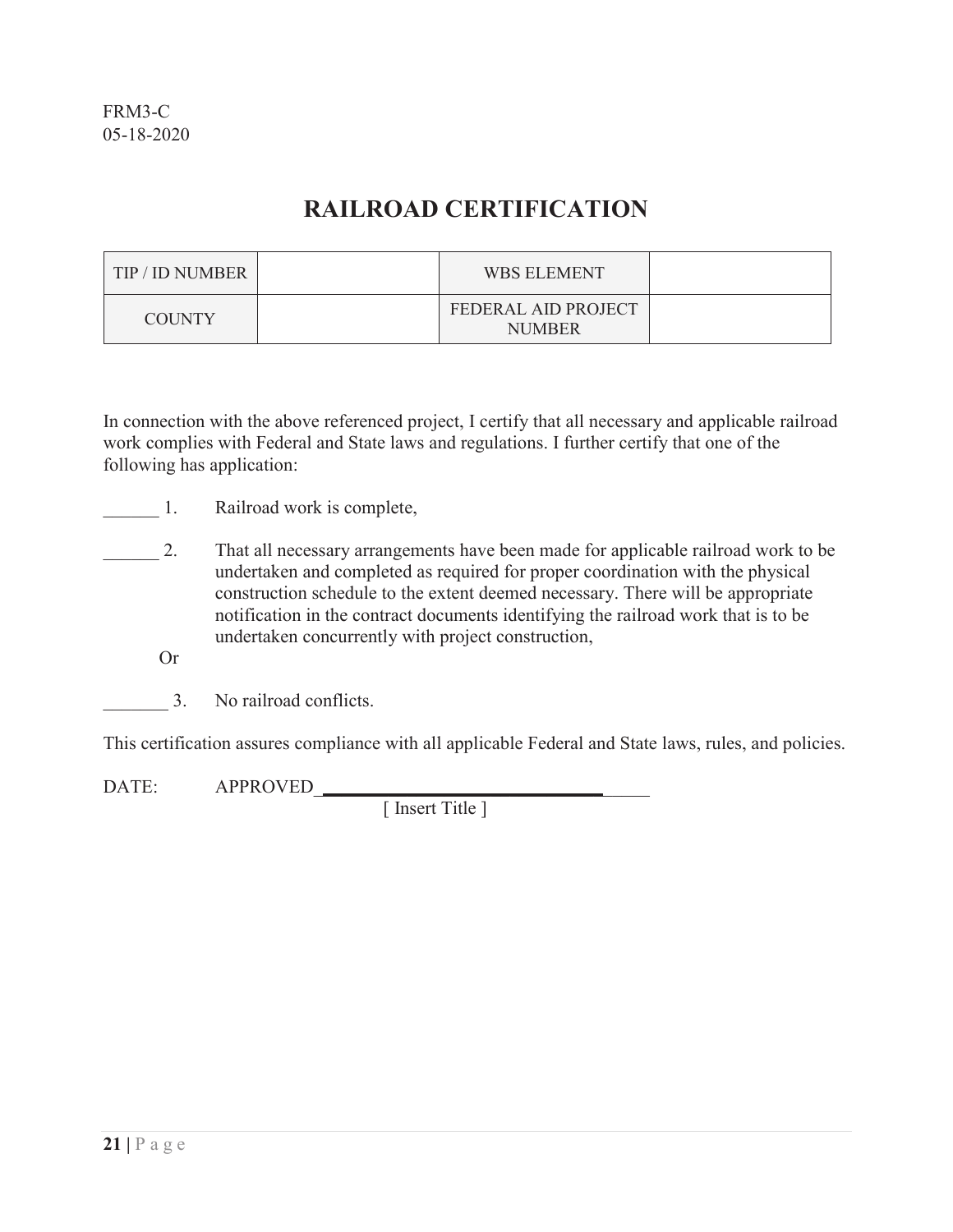# APPENDIX D – ID/IQ Forms

#### Form IDIQ-1SA NORTH CAROLINA DEPARTMENT OF TRANSPORTATION Rev Feb. 18, 2022 **WORK ORDER ASSIGNMENT – Single Award Contracts**

| <b>Contract Title:</b>                        |                                                   |  |
|-----------------------------------------------|---------------------------------------------------|--|
| <b>Awarded Contractor:</b>                    | $PO#$ :                                           |  |
| <b>Work order Number:</b>                     | LDs (yes or waived):                              |  |
| <b>Project Location:</b>                      |                                                   |  |
| <b>Project WBS:</b>                           | Payment & Performance Bonds Required (yes or no): |  |
| <b>Project Description and Special Notes:</b> |                                                   |  |

|                  | Estimate of Line Items and Quantities, add additional rows if needed. Payment will be based on actual line items and quantities verified in the field. |      |          |
|------------------|--------------------------------------------------------------------------------------------------------------------------------------------------------|------|----------|
| <b>Line Code</b> |                                                                                                                                                        |      |          |
| Item No.         | Description                                                                                                                                            | Unit | Quantity |
|                  |                                                                                                                                                        |      |          |
|                  |                                                                                                                                                        |      |          |
|                  |                                                                                                                                                        |      |          |
|                  |                                                                                                                                                        |      |          |
|                  |                                                                                                                                                        |      |          |
|                  |                                                                                                                                                        |      |          |
|                  |                                                                                                                                                        |      |          |
|                  |                                                                                                                                                        |      |          |
|                  |                                                                                                                                                        |      |          |
|                  |                                                                                                                                                        |      |          |
|                  |                                                                                                                                                        |      |          |
|                  |                                                                                                                                                        |      |          |
|                  |                                                                                                                                                        |      |          |
|                  |                                                                                                                                                        |      |          |
|                  |                                                                                                                                                        |      |          |
|                  |                                                                                                                                                        |      |          |
| <b>Estimate</b>  |                                                                                                                                                        |      |          |
| Total:           |                                                                                                                                                        |      |          |

**Estimate Approved By:** <u>Date: 2000 **Date:** 2000 **Date:** 2000 **Date:** 2000 **Date:** 2000 **Date:** 2000 **Date:** 2000 **Date:** 2000 **Date:** 2000 **Date:** 2000 **Date:** 2000 **Date:** 2000 **Date:** 2000 **Date:** 2000 **Date:** 2000 **Date:** 2000 </u>

In acceptance of this work order, the contractor agrees to mobilize and pursue the work diligently with workers in sufficient numbers, abilities, and supervision, and with equipment, materials and methods of construction as may be required to complete the work described in the contract or as may be amended by the completion date.

| Date of Availability:   | Completion Date:   |
|-------------------------|--------------------|
| NCDOT's Signature:      | Date of Signature: |
| Contractor's Signature: | Date of Signature: |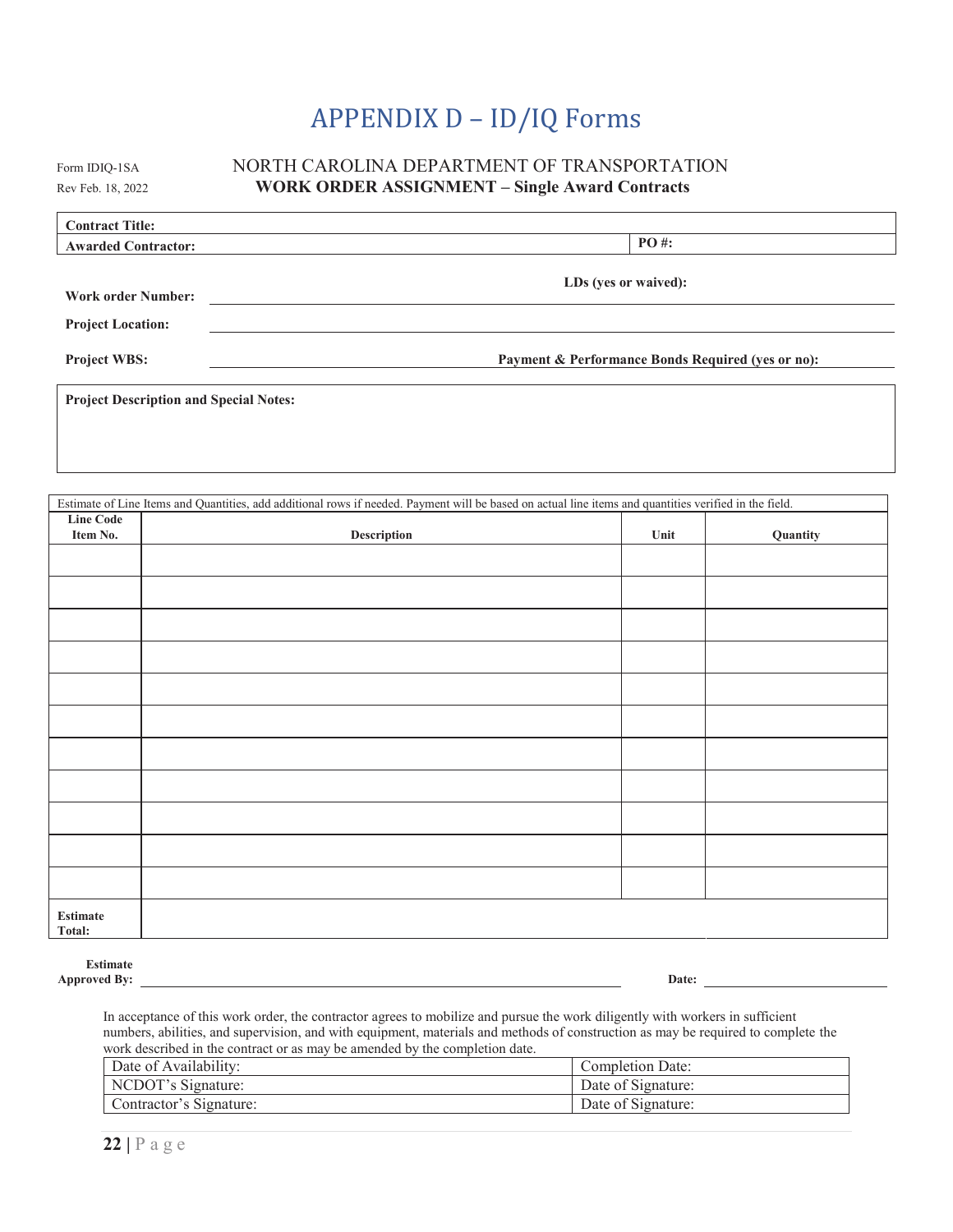#### Form IDIQ-1MA NORTH CAROLINA DEPARTMENT OF TRANSPORTATION Rev Feb 18, 2022 **WORK ORDER ASSIGNMENT – Multiple Award Contracts**

| <b>Contract Title:</b>      | <b>Bonding Required (yes or no)</b> |
|-----------------------------|-------------------------------------|
| <b>Awarded Contractors:</b> | LDs (yes or waived):                |
| 1 <sup>st</sup> Award       | $PO#$ :                             |
| $2nd$ Award                 | $PO#$ :                             |
| $3rd$ Award                 | $PO#$ :                             |

| <b>Work order Number:</b> |  |
|---------------------------|--|
| <b>Project Location:</b>  |  |
| <b>Project WBS:</b>       |  |

**Project Description and Special Notes:** 

| Estimate of Line Items and Quantities, add additional rows if needed. Payment will be based on actual line items and quantities verified in the field. |             |      |          |
|--------------------------------------------------------------------------------------------------------------------------------------------------------|-------------|------|----------|
| <b>Line Code</b><br>Item No.                                                                                                                           | Description | Unit | Quantity |
|                                                                                                                                                        |             |      |          |
|                                                                                                                                                        |             |      |          |
|                                                                                                                                                        |             |      |          |
|                                                                                                                                                        |             |      |          |
|                                                                                                                                                        |             |      |          |
| <b>Estimate</b><br>Total:                                                                                                                              |             |      |          |

| <b>Estimate</b>     |       |
|---------------------|-------|
| <b>Approved By:</b> | Date: |

In acceptance of this work order, the contractor agrees to mobilize and pursue the work diligently with workers in sufficient numbers, abilities, and supervision, and with equipment, materials and methods of construction as may be required to complete the work described in the contract or as may be amended by the completion date.

| Date of Availability:   | Completion Date:   |
|-------------------------|--------------------|
| NCDOT's Signature:      | Date of Signature: |
| Contractor's Signature: | Date of Signature: |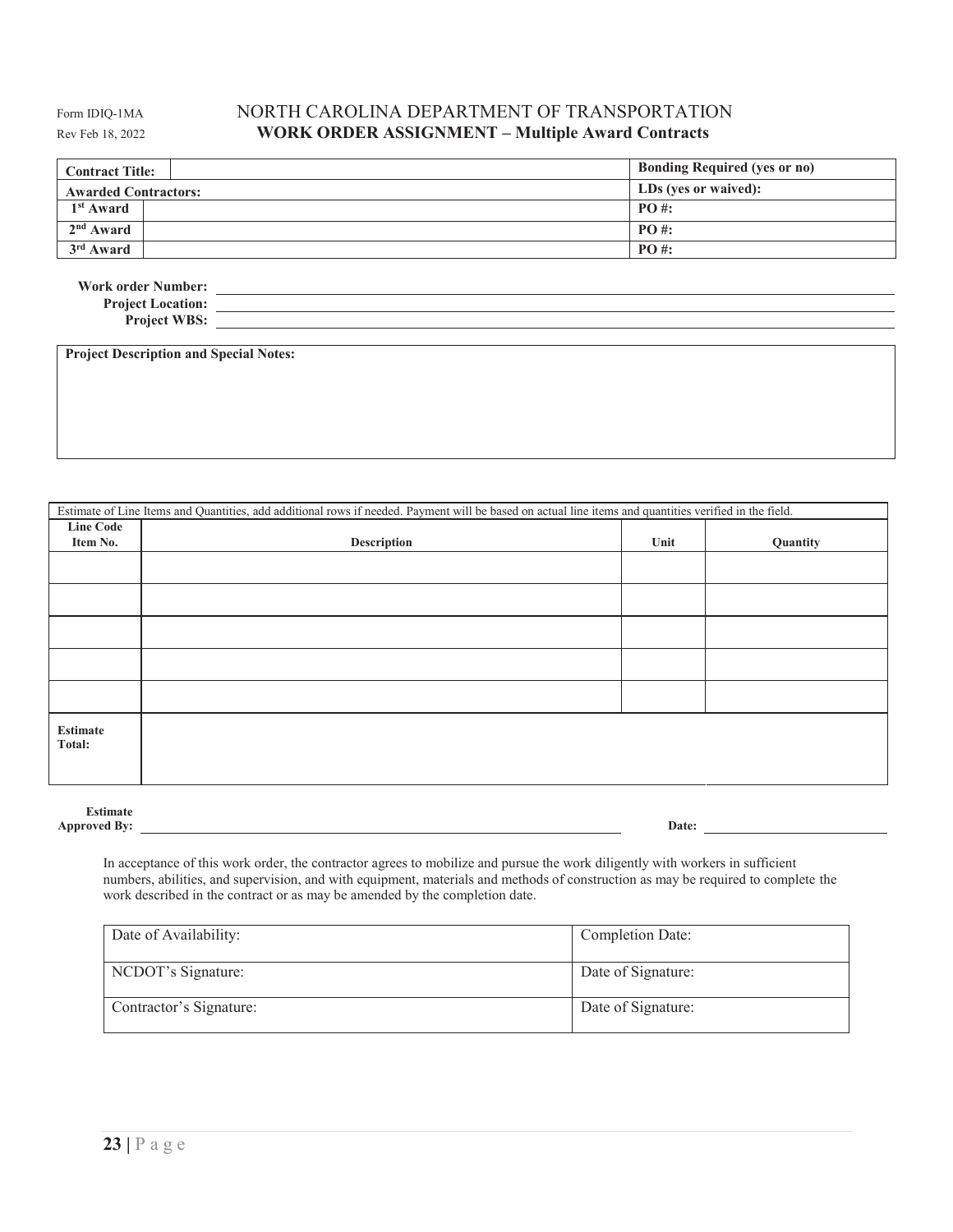# APPENDIX E - ID/IQ Dispute Resolution (Internal Guidance)

## **DISPUTE RESOLUTION PROCESS FOR INDEFINITE DELIVERY/INDEFINITE QUANTITY WORK ORDER ASSIGNMENTS**

### **Background**

North Carolina Department of Transportation (NCDOT) follows General Statute §136-28.1 "Letting of contracts to bidders after advertisement; exceptions." for construction, maintenance, operations, or repair of the North Carolina transportation infrastructure. All such contracts are awarded to the lowest responsible bidder(s), but "the right to reject any and all bids shall be reserved to the Board of Transportation."

For Federal Aid projects, NCDOT also follows 23 CFR 635 Subpart F "Indefinite Delivery/Indefinite Quantity (ID/IQ) Contracting", which requires a dispute resolution in the procurement requirements. The dispute resolution procedures must be made available to awardees of multiple awards on a single solicitation.

#### **The Dispute Resolution Process**

The following is a general description of the dispute resolution process:

A. Nature of a Dispute:

A complaint or allegation that the bid laws, regulations, procurement process or contract specifications have been violated is a "dispute". Disputes generally arise from an allegation that the awarding authority has violated the state or federal bidding laws, regulations, procurement process or contract specifications during the prequalification or bid solicitation stage; or that a bidder has violated the bidding laws, regulations, or project specifications in its bid; or that an awarding authority has violated the bidding laws, regulations, or specifications in the award of the contract or work orders.

B. Filing a Dispute:

To be consistent with Section 103-3 of the North Carolina Standard Specifications to withdraw a bid due to a bid mistake, a Disputer shall communicate the following to the Engineer of record or the Division Engineer within 48 hours after the scheduled time of bid opening or task assignment:

- the contract for which bids were solicited;
- $\bullet$  the particular law, regulation, or contract specification violated;
- $\bullet$  a detailed description of the alleged violation; and
- any other information the Disputer deems relevant to the dispute.